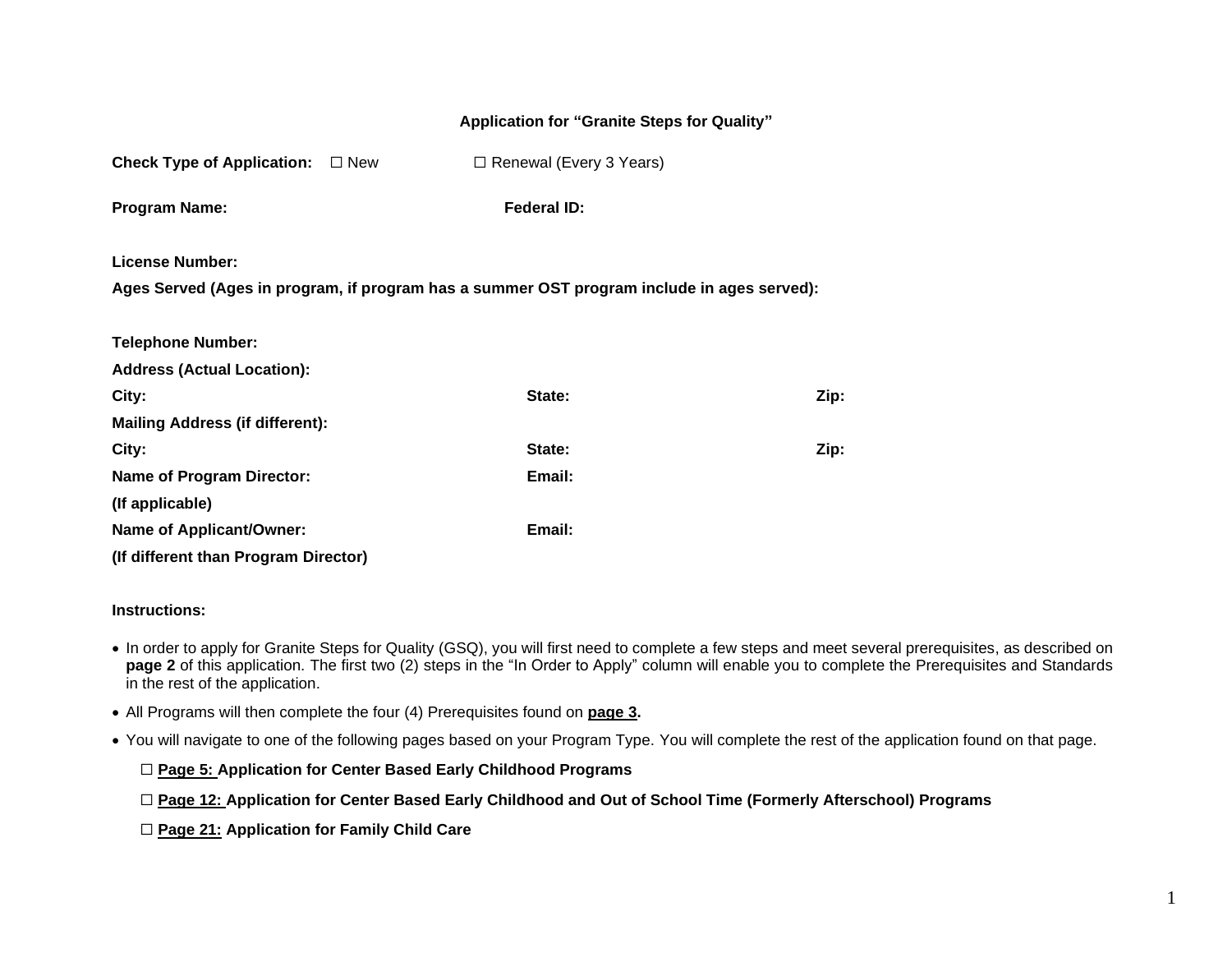### ☐ **[Page 23: Application for Out of School Time \(formerly Afterschool\) Programs](#page-23-0)**

- Upon completion of the application, you will navigate to **[page 23](#page-27-0)** of this document to verify the information submitted is accurate and complete. You will sign and date the entire application in that same section.
- **All programs will need a Vendor Number** in order to invoice for and receive Quality Payments. If your program already has a Vendor Number, please enter it below. If you do not have a Vendor Number, please visit **the State of New Hampshire Vendor [Registration](https://das.nh.gov/purchasing/vendorregistration/(S(jjmsoyqnwl2npmiqrtqxuuuw))/entryform.aspx#no-back-button) Page** and complete the registration steps. Once your Vendor Number has been issued, please enter it below.

☐ Yes, I have a Vendor Number ☐ I've applied for a Vendor Number and will provide it as soon as I receive it

Click Here to Enter Your Vendor Number

• **All programs will need to be enrolled** by the Department of Health and Human Services, Division of Economic and Housing Stability to provide child care services for children in employment related care (Child Care Scholarship), please place a check mark in the appropriate box below, and **include your Bridges Resource ID #.**

☐ Yes, I Am Enrolled for Employment ☐ I've applied for a Bridges Resource ID # and will provide it as soon as I receive it

Click Here to Enter Your Bridges Resource ID #

• **If you are enrolled** by the Department of Health and Human Services, Division for Children, Youth and Families (DCYF), to provide child care services for children in preventive or protective care, please place a check mark in the appropriate box below, and **include your Bridges Resource ID #.**

☐ Yes, I Am Enrolled for Preventive or Protective Child Care ☐ No, I Am Not Enrolled

Click Here to Enter Your Bridges Resource ID #

- Programs that have been issued a Quality Step will need to complete and submit a renewal application every three years, indicating any changes to their application and program.
- Keep a copy of this application and supporting criteria for your records.
- If you have questions or need further information contact the Professional Development Specialist at (603) 271-9604 OR [NHGSQ@dhhs.nh.gov](mailto:NHGSQ@dhhs.nh.gov)
- <span id="page-1-0"></span>• Submit this application and documentation to:

**DHHS/DCYF/Child Development Bureau ATTN: GSQ Manager 129 Pleasant Street Concord, NH 03301**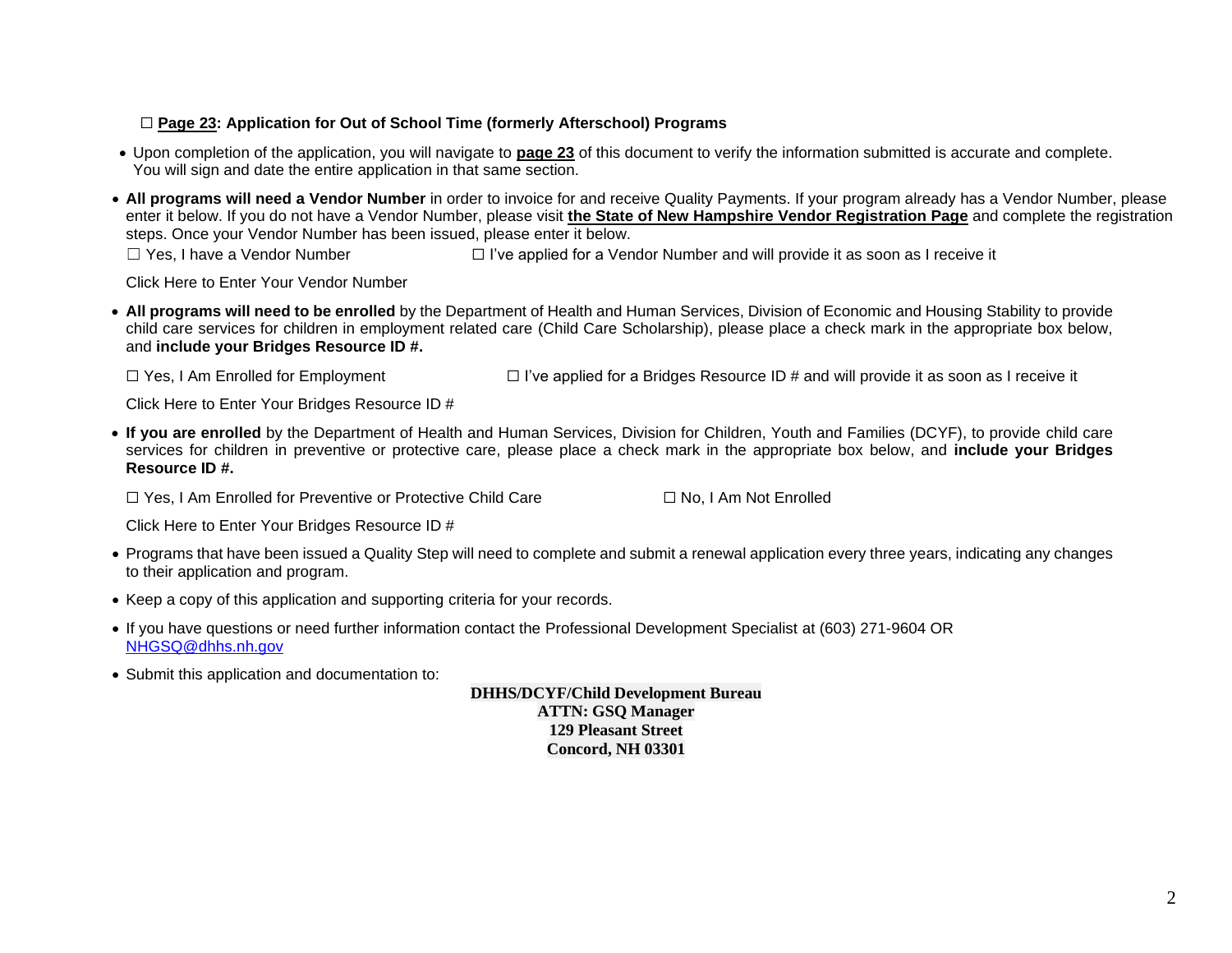# **All Programs Must Complete "In Order to Apply Steps" and "Prerequisites" to Participate in GSQ**

| In Order to Apply                                                                                                                                                                                                                                | <b>Criteria</b>                                                                                                                                                                                                                                                                                                                                                                                                                                                                                                                                           | <b>Steps to Complete</b>                                                                                                                              | <b>Verified by GSQ Staff in</b><br><b>NHCIS</b> |
|--------------------------------------------------------------------------------------------------------------------------------------------------------------------------------------------------------------------------------------------------|-----------------------------------------------------------------------------------------------------------------------------------------------------------------------------------------------------------------------------------------------------------------------------------------------------------------------------------------------------------------------------------------------------------------------------------------------------------------------------------------------------------------------------------------------------------|-------------------------------------------------------------------------------------------------------------------------------------------------------|-------------------------------------------------|
| <b>Update NHCIS Program</b><br><b>Profile (Director/Admin)</b>                                                                                                                                                                                   | Username and Password established in<br>NHCIS.                                                                                                                                                                                                                                                                                                                                                                                                                                                                                                            | Click Here to enter the date for the most recent<br>update to the Program's NHCIS: Program Profile.                                                   | □                                               |
| <b>NHCIS Registry Profiles</b>                                                                                                                                                                                                                   | Username and Password established in<br>NHCIS for all staff.                                                                                                                                                                                                                                                                                                                                                                                                                                                                                              | □ Profiles Complete in NHCIS                                                                                                                          | $\Box$                                          |
| <b>Prerequisites</b>                                                                                                                                                                                                                             | <b>Criteria</b>                                                                                                                                                                                                                                                                                                                                                                                                                                                                                                                                           | <b>Steps to Complete</b>                                                                                                                              | <b>Verified by GSQ Staff in</b><br><b>NHCIS</b> |
| <b>Child Care Program License</b>                                                                                                                                                                                                                | The program holds an active child care<br>license for a minimum of 12 months.                                                                                                                                                                                                                                                                                                                                                                                                                                                                             | $\Box$ The program holds an active child care license<br>from the NH DHHS Child Care Licensing Unit                                                   | □                                               |
| <b>Children: The Bedrock of</b><br>the Granite State<br><b>Presentation (included in</b><br><b>Embedded Video)</b><br>Resources: Children: the<br><b>Bedrock of the Granite State</b><br><b>Presentation, Self-Study Form</b>                    | Watch the "Children: The Bedrock of the<br>Granite State" Presentation.                                                                                                                                                                                                                                                                                                                                                                                                                                                                                   | □ Fillable Self-Study PD Documentation Form<br>Uploaded in NHCIS<br>□ Printable Self-Study PD Documentation Form<br>Uploaded in NHCIS<br>(Choose one) | $\Box$                                          |
| <b>Business Practices Training</b><br><b>Resource: NH Business</b><br><b>Management and Director</b><br><b>Collection Links</b><br>Completed by individual<br>responsible for administrative<br>aspects of program<br>(Director/Admin. or Owner) | Complete two of the following NH Business<br>Management and Director Trainings offered<br>through Child Care Aware of NH and<br>ProSolutions:<br>Taking Care of Business: An<br>$\circ$<br><b>Administrator's Overview</b><br>Leading with Heart: How to Build<br>$\circ$<br><b>Effective Teams</b><br>Successful Coaching and Mentoring<br>$\circ$<br>for Employee Growth<br>An Administrator's Overview of<br>$\circ$<br>Assessment in Early Care and<br>Education<br>*Creating a Business Plan for Your<br>$\circ$<br><b>Family Child Care Program</b> | □ Professional Development Hours reflected in<br><b>NHCIS Training Transcript</b>                                                                     | □                                               |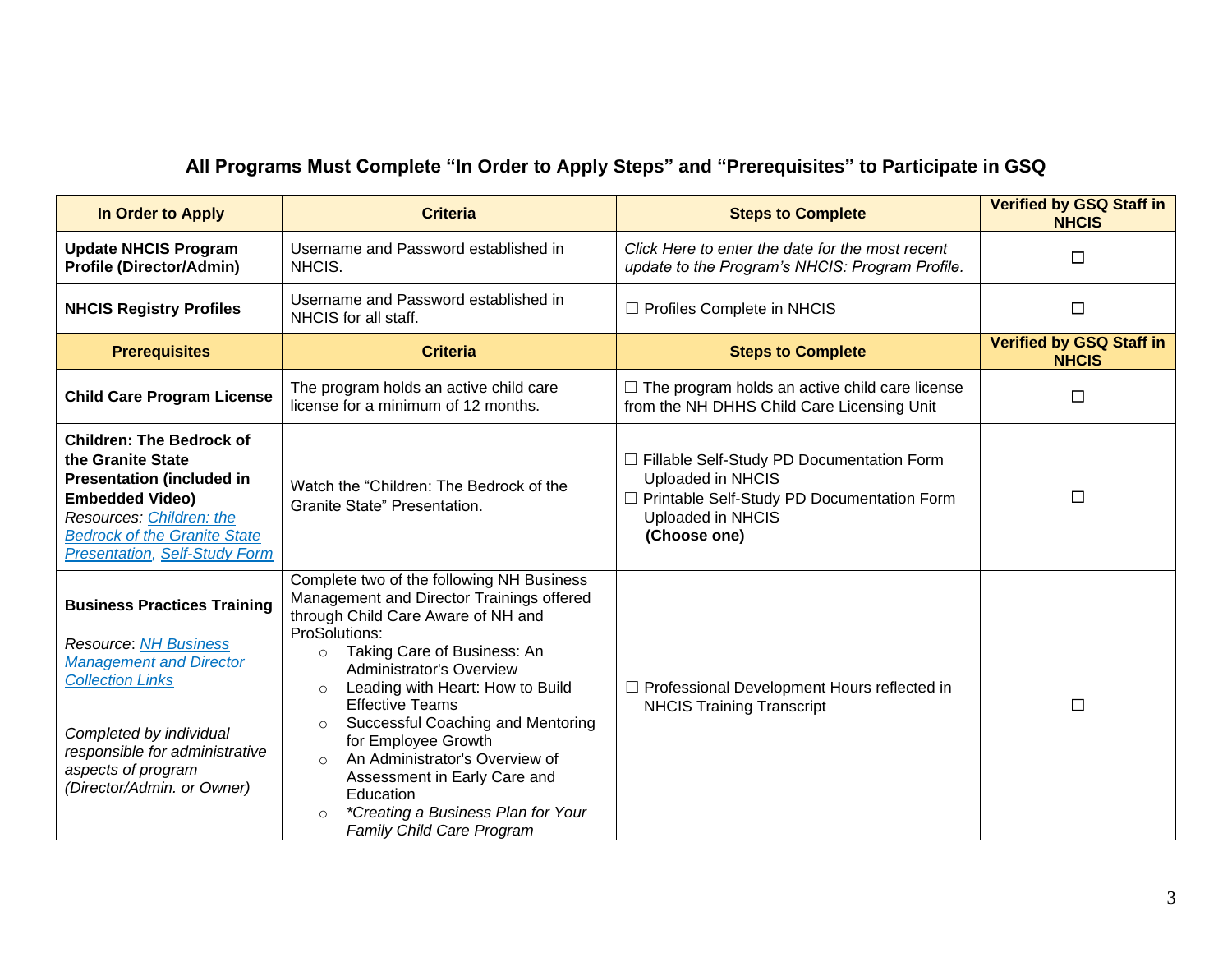|                                                                                                                                                                                                                                                                                                                      | *Budgeting and Financial Planning for<br>$\circ$<br>your Family Child Care Program<br>*These trainings are most applicable<br>to Family Child Care Providers |                                                                         |   |
|----------------------------------------------------------------------------------------------------------------------------------------------------------------------------------------------------------------------------------------------------------------------------------------------------------------------|--------------------------------------------------------------------------------------------------------------------------------------------------------------|-------------------------------------------------------------------------|---|
| The program is enrolled to<br>receive NH Child Care<br><b>Scholarship Program</b><br>payments on behalf of<br>families who are eligible<br>Resource: https://www.nh-<br>connections.org/child-care-<br>scholarship/ to learn more<br>about enrolling to accept the<br>NH Child Care Scholarship<br>Program payments. | Identify your program type<br>Complete NH Child Care Scholarship<br><b>Enrollment Forms</b>                                                                  | $\Box$ Program must be accepted in NH Child Care<br>Scholarship Program | □ |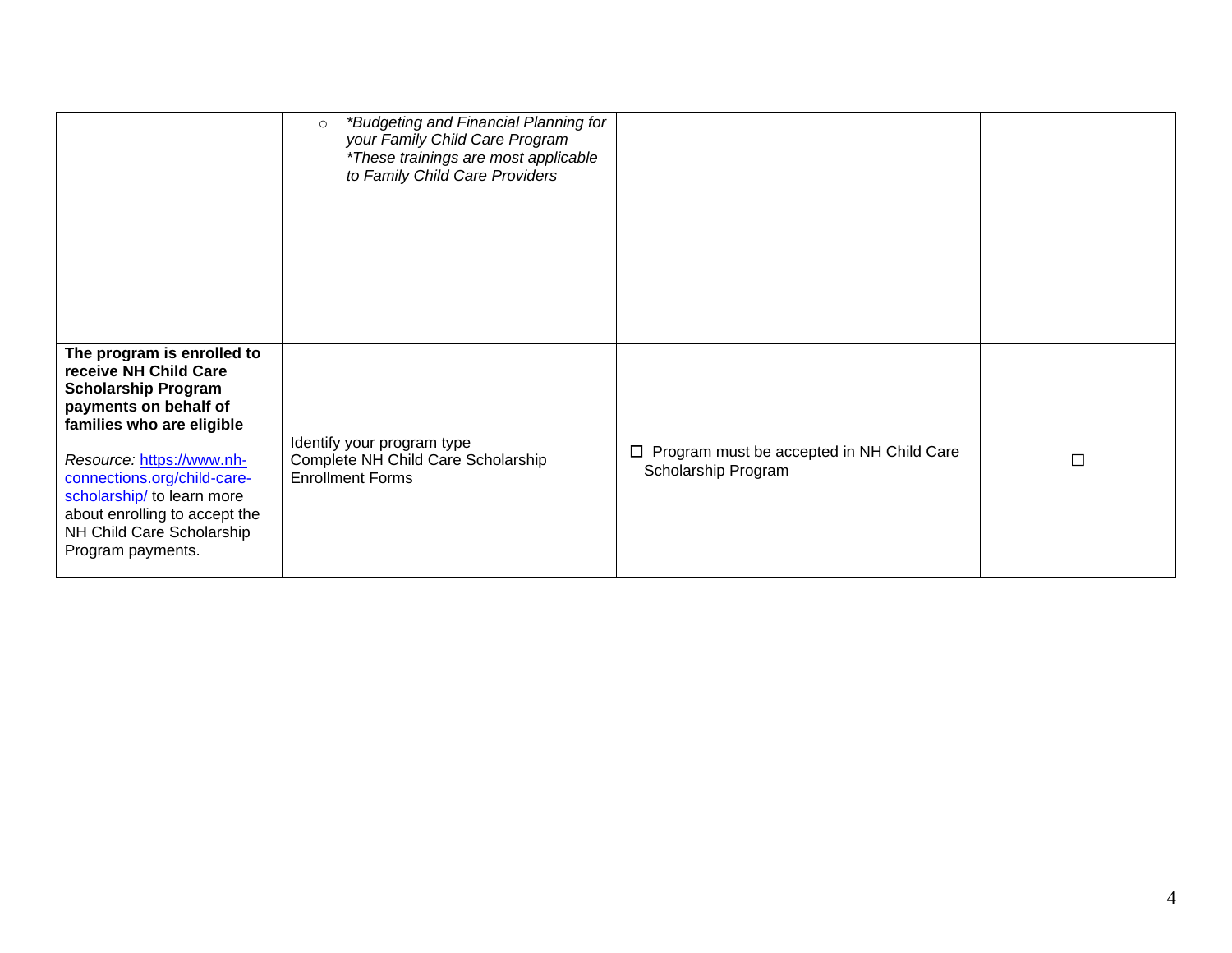### **Center Based Program Application**

- <span id="page-4-0"></span>• The Staff Qualifications and Learning Environment Standards have 4 Steps of Recognition and you will choose one (1) level to apply for. Please note, programs must demonstrate meeting the criteria for the same selected level from Standard 1 and 2.
	- O **Please submit a completed list of active employees at your program and highlight the eligible staff counted towards GSQ Step credential requirements.**
- The Learning Environment Standard is further broken down into the two (2) Pathways of Environment Rating Scales and Pyramid Model. You only need to choose one (1) of the Pathways.
	- O **Please submit a completed list of active employees at your program and highlight the eligible staff counted towards GSQ Step training requirements.**
	- O **If trainings are not accurately represented in employee's NHCIS Training Transcript, please print proof of training (certificate, attendance list, self-study, etc.,) and attach to this application for review.**
- Once you have chosen which Step of Recognition you meet the criteria for, you will confirm the steps have been completed at that level.
- Once submitted a GSQ Staff member will review the criteria has been met but confirming the information in NHCIS.

| <b>Standard: Staff</b><br><b>Qualifications</b>                          |           | <b>Criteria</b>                                                                                                                                                                                                                        | <b>Pathway</b> | <b>Pathway</b> | <b>Pathway</b><br>3 | <b>Pathway</b> | <b>Steps to Complete</b>                                                                                                       | <b>Verified</b><br>by GSQ<br><b>Staff in</b><br><b>NHCIS</b> |
|--------------------------------------------------------------------------|-----------|----------------------------------------------------------------------------------------------------------------------------------------------------------------------------------------------------------------------------------------|----------------|----------------|---------------------|----------------|--------------------------------------------------------------------------------------------------------------------------------|--------------------------------------------------------------|
| This standard<br>ensures that all<br>administrators and<br>teachers are  | $\bullet$ | An administrator and<br>20% of eligible staff hold<br>a current NH Early<br>Childhood Credential*.                                                                                                                                     |                |                |                     |                | $\Box$ Administrator awarded NH Early Childhood<br>Credential(s)<br>Eligible Staff awarded NH Early Childhood<br>Credential(s) |                                                              |
| qualified and<br>committed to<br>ongoing<br>professional<br>development. |           | An administrator and<br>40% of eligible staff hold<br>a current NH Early<br>Childhood Credential*.                                                                                                                                     |                |                |                     |                | □ Administrator awarded NH Early Childhood<br>Credential(s)<br>Eligible Staff awarded NH Early Childhood<br>Credential(s)      |                                                              |
|                                                                          |           | An administrator and<br>60% of eligible staff hold<br>a current NH Early<br>Childhood Credential* of<br>which 30% of eligible<br>staff hold a minimum of<br>an Early Childhood<br>Credential Level 4 with 6<br>additional ECE credits. |                |                |                     |                | $\Box$ Administrator awarded NH Early Childhood<br>Credential(s)<br>Eligible Staff awarded NH Early Childhood<br>Credential(s) |                                                              |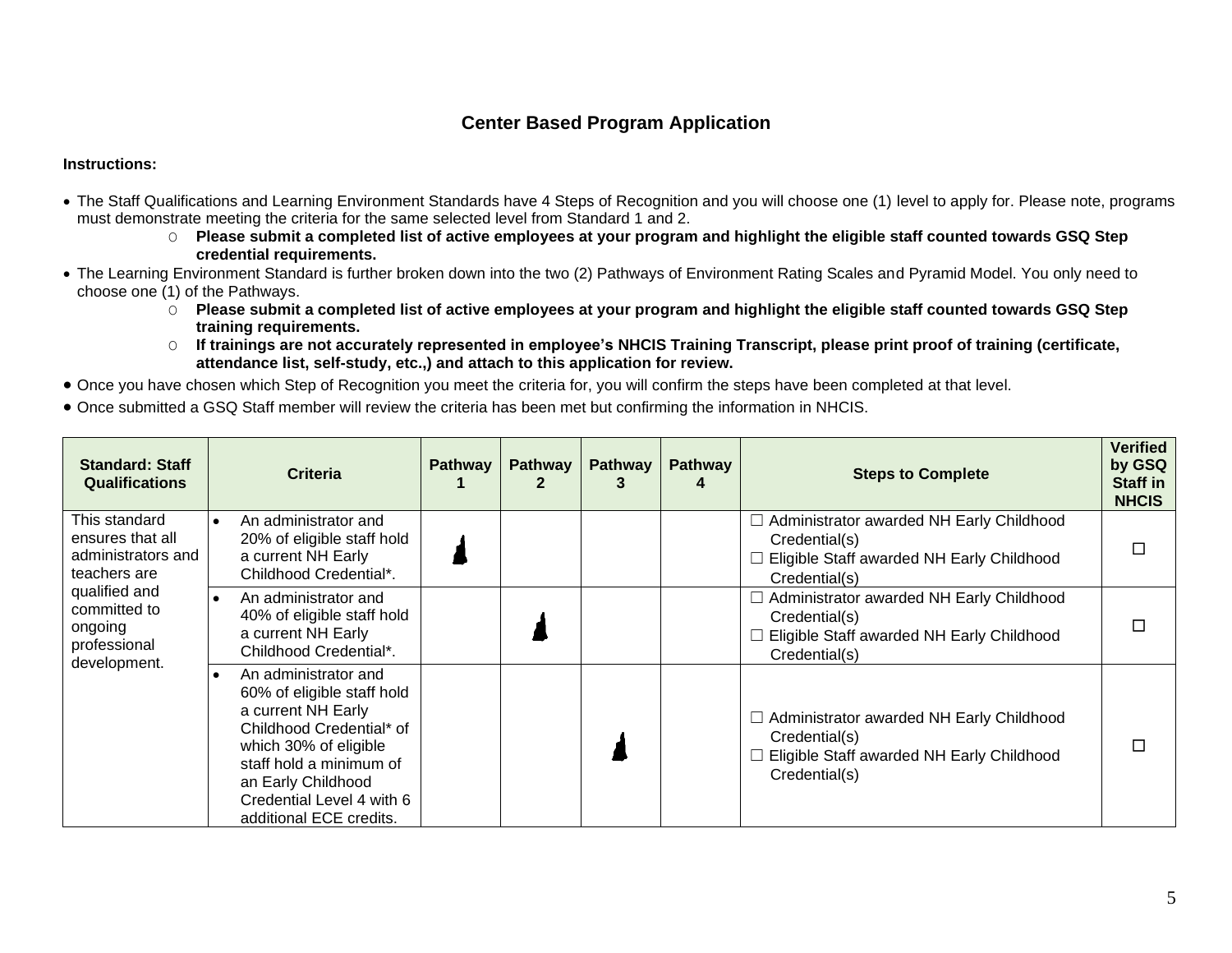|                                                                                                                                                                                                             | <b>Head Start Programs</b><br>may meet this criteria<br>by presenting<br>documentation relative<br>to teacher<br><b>Qualifications from</b><br>their most recent OHS<br><b>Monitoring Report.</b><br><b>NAEYC Accredited</b><br>$\bullet$<br>Programs may meet this<br>criteria by presenting<br>their current NAEYC<br>Accreditation certificate. |        |        |        |        |                                                                                                                                                                                                                                                                                            |                                                       |
|-------------------------------------------------------------------------------------------------------------------------------------------------------------------------------------------------------------|----------------------------------------------------------------------------------------------------------------------------------------------------------------------------------------------------------------------------------------------------------------------------------------------------------------------------------------------------|--------|--------|--------|--------|--------------------------------------------------------------------------------------------------------------------------------------------------------------------------------------------------------------------------------------------------------------------------------------------|-------------------------------------------------------|
|                                                                                                                                                                                                             | An administrator and<br>$\bullet$<br>80% of eligible staff hold<br>a current NH Early<br>Childhood Credential* of<br>which 40% of eligible<br>staff hold a minimum of<br>an Early Childhood<br>Credential Level 5.                                                                                                                                 |        |        |        |        | □ Administrator awarded NH Early Childhood<br>Credential(s)<br>□ Eligible Staff awarded NH Early Childhood<br>Credential(s)                                                                                                                                                                | □                                                     |
| <b>Standard 2:</b><br>Learning<br><b>Environments</b><br>(Choose one<br>pathway)                                                                                                                            | <b>Criteria</b>                                                                                                                                                                                                                                                                                                                                    | Step 1 | Step 2 | Step 3 | Step 4 | <b>Steps to Complete</b>                                                                                                                                                                                                                                                                   | <b>Verified</b><br>by GSQ<br>Staff in<br><b>NHCIS</b> |
| A: ERS Pathway<br>The Environment<br><b>Rating Scales</b><br>(ERS) are<br>designed to<br>assess what<br>children directly<br>experience in their<br>program that has<br>a precise effect on<br>development. | Administrator and<br>$\bullet$<br>25% of eligible staff<br>have completed an<br>approved ERS<br>training.<br>Trainings<br>$\circ$<br>must reflect<br>ages<br>served in<br>program<br>(Teachers<br>should<br>complete<br><b>ERS</b>                                                                                                                 |        |        |        |        | <b>Administrator Has Taken Approved ERS</b><br><b>Training</b><br>□ Professional Development Hours reflected in<br><b>NHCIS Training Transcript</b><br><b>Staff Have Taken Approved ERS Training</b><br>□ Professional Development Hours reflected in<br><b>NHCIS Training Transcripts</b> | □                                                     |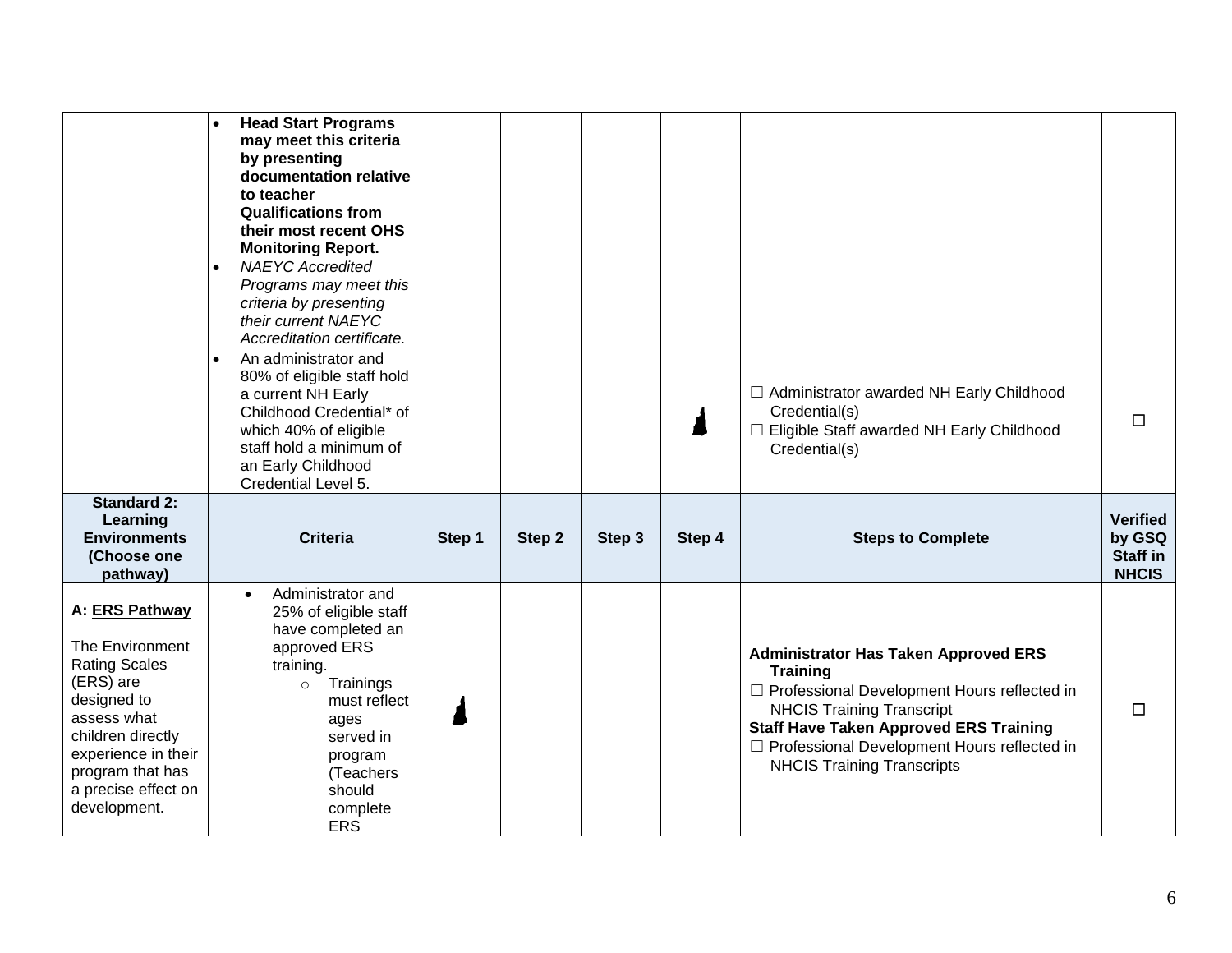| The Learning<br>Environment<br>includes<br>interactions<br>children have with<br>other children,<br>staff, space,<br>materials and<br>equipment in their<br>environment. | training with<br>their<br>classroom<br>age group)<br>Admin can<br>$\circ$<br>take most<br>applicable<br><b>ERS</b><br>training<br>based on<br>program<br>need.                                                                          |                                                                                                                                                                                                                                                                                            |        |
|--------------------------------------------------------------------------------------------------------------------------------------------------------------------------|-----------------------------------------------------------------------------------------------------------------------------------------------------------------------------------------------------------------------------------------|--------------------------------------------------------------------------------------------------------------------------------------------------------------------------------------------------------------------------------------------------------------------------------------------|--------|
|                                                                                                                                                                          | Administrator and 25%<br>$\bullet$<br>of eligible staff have<br>completed an approved<br><b>ERS</b> training<br>Trainings<br>$\circ$<br>must reflect<br>ages                                                                            | <b>Administrator Has Taken Approved ERS</b><br><b>Training</b><br>□ Professional Development Hours reflected in<br><b>NHCIS Training Transcript</b><br><b>Staff Have Taken Approved ERS Training</b><br>□ Professional Development Hours reflected in<br><b>NHCIS Training Transcripts</b> | $\Box$ |
|                                                                                                                                                                          | served in<br>program<br>(Teachers<br>should<br>complete<br><b>ERS</b><br>training with<br>their<br>classroom<br>age group)<br>Admin can<br>$\circ$<br>take most<br>applicable<br><b>ERS</b><br>training<br>based on<br>program<br>need. | <b>ERS Self-Assessments for All Classrooms</b><br>□ Uploaded in My Documents in NHCIS Program<br>Profile                                                                                                                                                                                   | $\Box$ |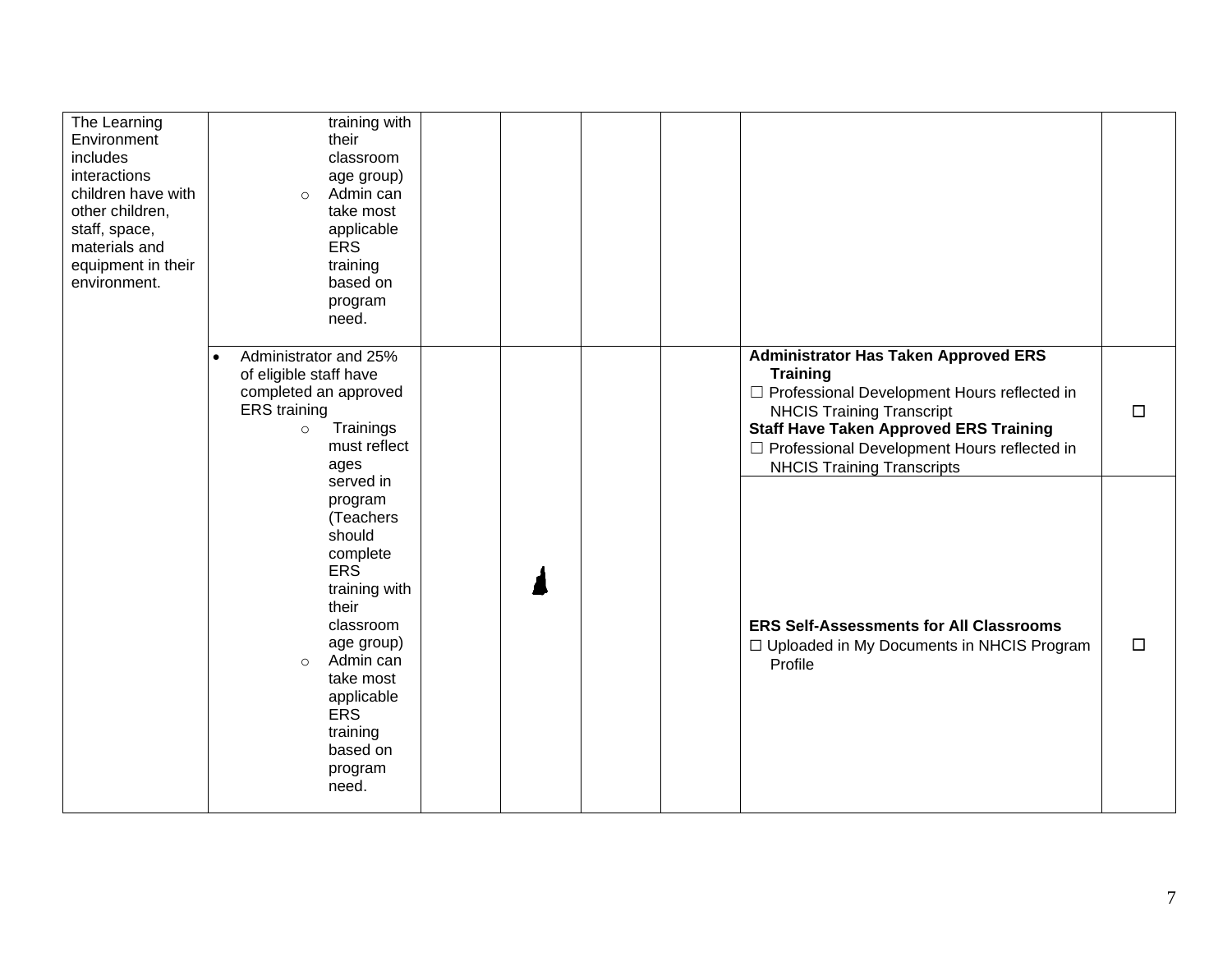| $\bullet$ | Program submits ERS<br>self-assessments for all<br>classrooms using age<br>appropriate ERS tools.                                                                                                                                                                                                                                                              |  |  |                                                                                                                                                                                                                                                                                            |        |
|-----------|----------------------------------------------------------------------------------------------------------------------------------------------------------------------------------------------------------------------------------------------------------------------------------------------------------------------------------------------------------------|--|--|--------------------------------------------------------------------------------------------------------------------------------------------------------------------------------------------------------------------------------------------------------------------------------------------|--------|
|           | Administrator and<br>$\bullet$<br>25% of eligible staff<br>have completed an<br>approved ERS<br>training<br>Trainings<br>$\circ$<br>must reflect                                                                                                                                                                                                               |  |  | <b>Administrator Has Taken Approved ERS</b><br><b>Training</b><br>□ Professional Development Hours reflected in<br><b>NHCIS Training Transcript</b><br><b>Staff Have Taken Approved ERS Training</b><br>□ Professional Development Hours reflected in<br><b>NHCIS Training Transcripts</b> | $\Box$ |
|           | ages<br>served in<br>program<br>(Teachers<br>should<br>complete<br><b>ERS</b>                                                                                                                                                                                                                                                                                  |  |  | <b>ERS Self-Assessments for All Classrooms</b><br>□ Uploaded in My Documents in NHCIS Program<br>Profile                                                                                                                                                                                   | $\Box$ |
|           | training with<br>their<br>classroom<br>age group)<br>Admin can<br>$\circ$<br>take most<br>applicable<br><b>ERS</b><br>training<br>based on<br>program<br>need.<br>Program submits<br>ERS self-<br>assessments for all<br>classrooms using<br>age appropriate<br><b>ERS</b> tools<br><b>ERS</b> observations<br>are completed in<br>one third of<br>classrooms. |  |  | <b>Documentation of ERS Assessment Results</b><br>□ Uploaded in My Documents in NHCIS Program<br>Profile                                                                                                                                                                                   | $\Box$ |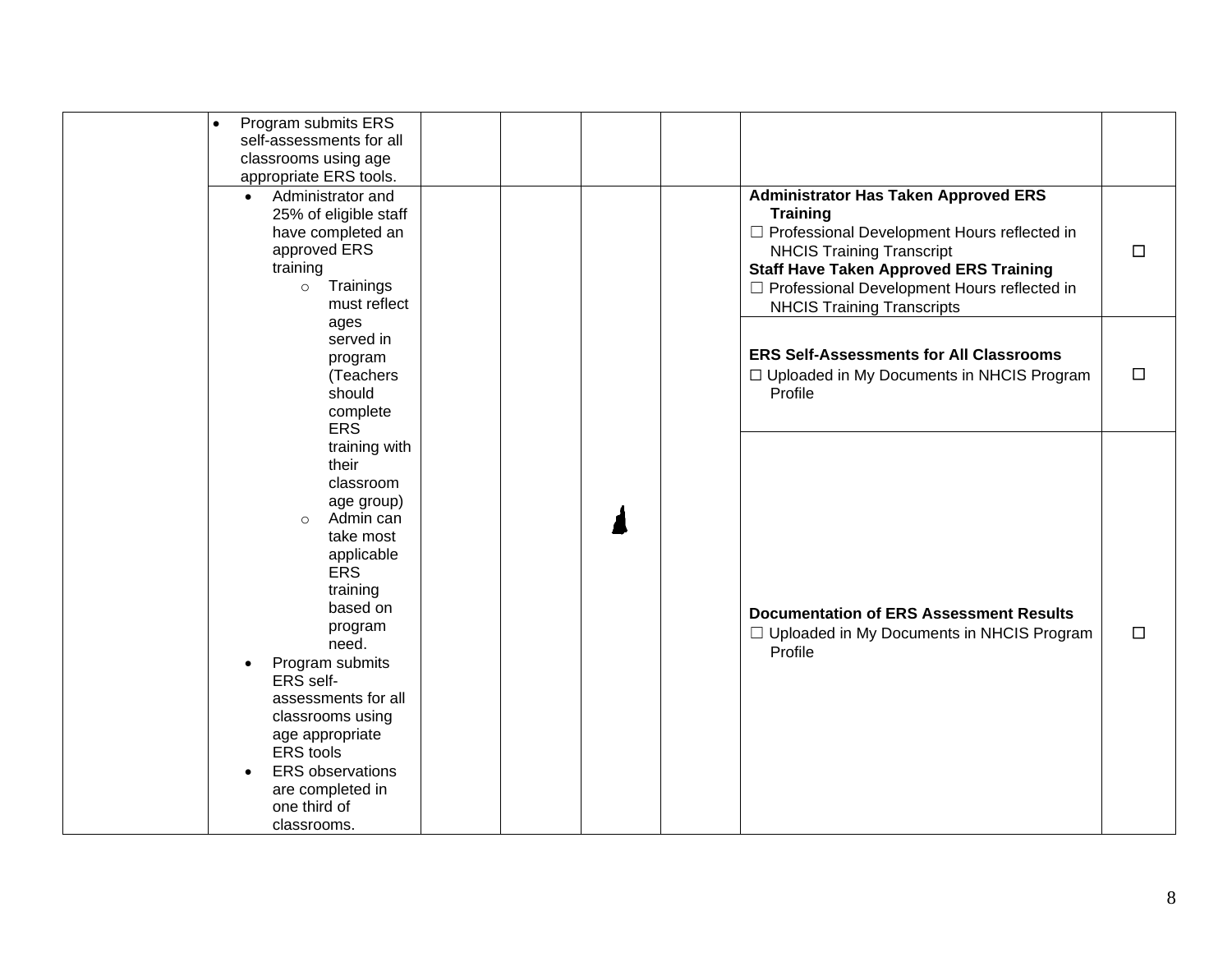| Observed scores<br>must be an average<br>of 3.5 or higher with<br>no classroom<br>scoring less than<br>2.5 on the<br>subscales: Activities<br>and Interactions.<br><b>Head Start</b><br>$\bullet$<br>Programs may<br>meet this criteria by<br>documenting<br>meeting three out of<br>five of the following<br>Performance<br><b>Standards</b><br>(1302.30, 1302.31,<br>1302.45, 1304.21<br>and 1304.53) during<br>their most recent<br>federal monitoring<br>visit using NHCIS.<br><b>NAEYC</b> Accredited<br>Programs may<br>meet this criteria by<br>presenting<br>documentation of<br>meeting NAEYC<br>Learning<br>Environment |                                                                                                                                                                                                                                                                                            |        |
|-----------------------------------------------------------------------------------------------------------------------------------------------------------------------------------------------------------------------------------------------------------------------------------------------------------------------------------------------------------------------------------------------------------------------------------------------------------------------------------------------------------------------------------------------------------------------------------------------------------------------------------|--------------------------------------------------------------------------------------------------------------------------------------------------------------------------------------------------------------------------------------------------------------------------------------------|--------|
| standards.                                                                                                                                                                                                                                                                                                                                                                                                                                                                                                                                                                                                                        |                                                                                                                                                                                                                                                                                            |        |
| Administrator and 25%<br>$\bullet$<br>of eligible staff have<br>completed an approved<br><b>ERS</b> training<br>Trainings<br>$\circ$<br>must reflect<br>ages                                                                                                                                                                                                                                                                                                                                                                                                                                                                      | <b>Administrator Has Taken Approved ERS</b><br><b>Training</b><br>□ Professional Development Hours reflected in<br><b>NHCIS Training Transcript</b><br><b>Staff Have Taken Approved ERS Training</b><br>□ Professional Development Hours reflected in<br><b>NHCIS Training Transcripts</b> | $\Box$ |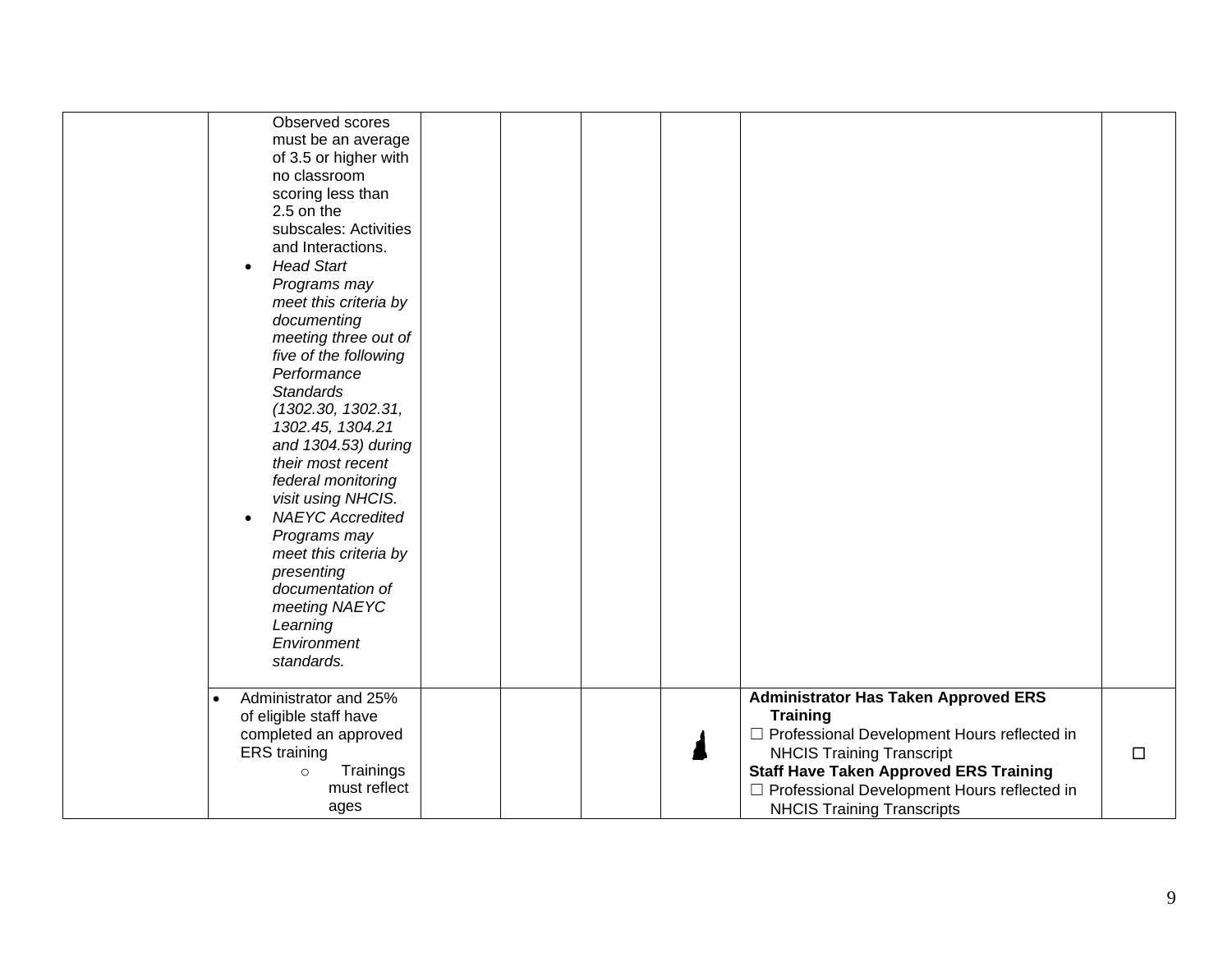|                                                                                  |                        | served in<br>program<br>(Teachers<br>should                                                                                                                                                                                                                                                                                                                                                                                                                                                                                  |        |        |        |        | <b>ERS Self-Assessments for All Classrooms</b><br>□ Uploaded in My Documents in NHCIS Program<br>Profile                                                                   | $\Box$                                                       |
|----------------------------------------------------------------------------------|------------------------|------------------------------------------------------------------------------------------------------------------------------------------------------------------------------------------------------------------------------------------------------------------------------------------------------------------------------------------------------------------------------------------------------------------------------------------------------------------------------------------------------------------------------|--------|--------|--------|--------|----------------------------------------------------------------------------------------------------------------------------------------------------------------------------|--------------------------------------------------------------|
|                                                                                  | $\bullet$<br>$\bullet$ | complete<br><b>ERS</b><br>training with<br>their<br>classroom<br>age group)<br>Admin can<br>$\circ$<br>take most<br>applicable<br><b>ERS</b><br>training<br>based on<br>program<br>need.<br>Program submits ERS<br>self-assessments for all<br>classrooms using age<br>appropriate ERS tools<br>ERS observations are<br>conducted in one half of<br>classrooms. Observed<br>scores must be an<br>average of 4.5 or higher<br>with no classroom<br>scoring less than 3.5 on<br>the subscales: Activities<br>and Interactions. |        |        |        |        | <b>Documentation of ERS Assessment Results</b><br>$\Box$ Uploaded in My Documents in NHCIS Program<br>Profile                                                              | $\Box$                                                       |
| <b>Standard 2:</b><br>Learning<br><b>Environments</b><br>(Choose one<br>pathway) |                        | <b>Criteria</b>                                                                                                                                                                                                                                                                                                                                                                                                                                                                                                              | Step 1 | Step 2 | Step 3 | Step 4 | <b>Steps to Complete</b>                                                                                                                                                   | <b>Verified</b><br>by GSQ<br><b>Staff in</b><br><b>NHCIS</b> |
| <b>B: Pyramid</b><br><b>Model Pathway</b>                                        | $\bullet$              | Administrator and all<br>eligible staff have<br>complete an approved<br>overview and                                                                                                                                                                                                                                                                                                                                                                                                                                         |        |        |        |        | <b>Documentation of Administrator Taken</b><br><b>Approved Pyramid Model Training</b><br>□ Professional Development Hours reflected in<br><b>NHCIS Training Transcript</b> | $\Box$                                                       |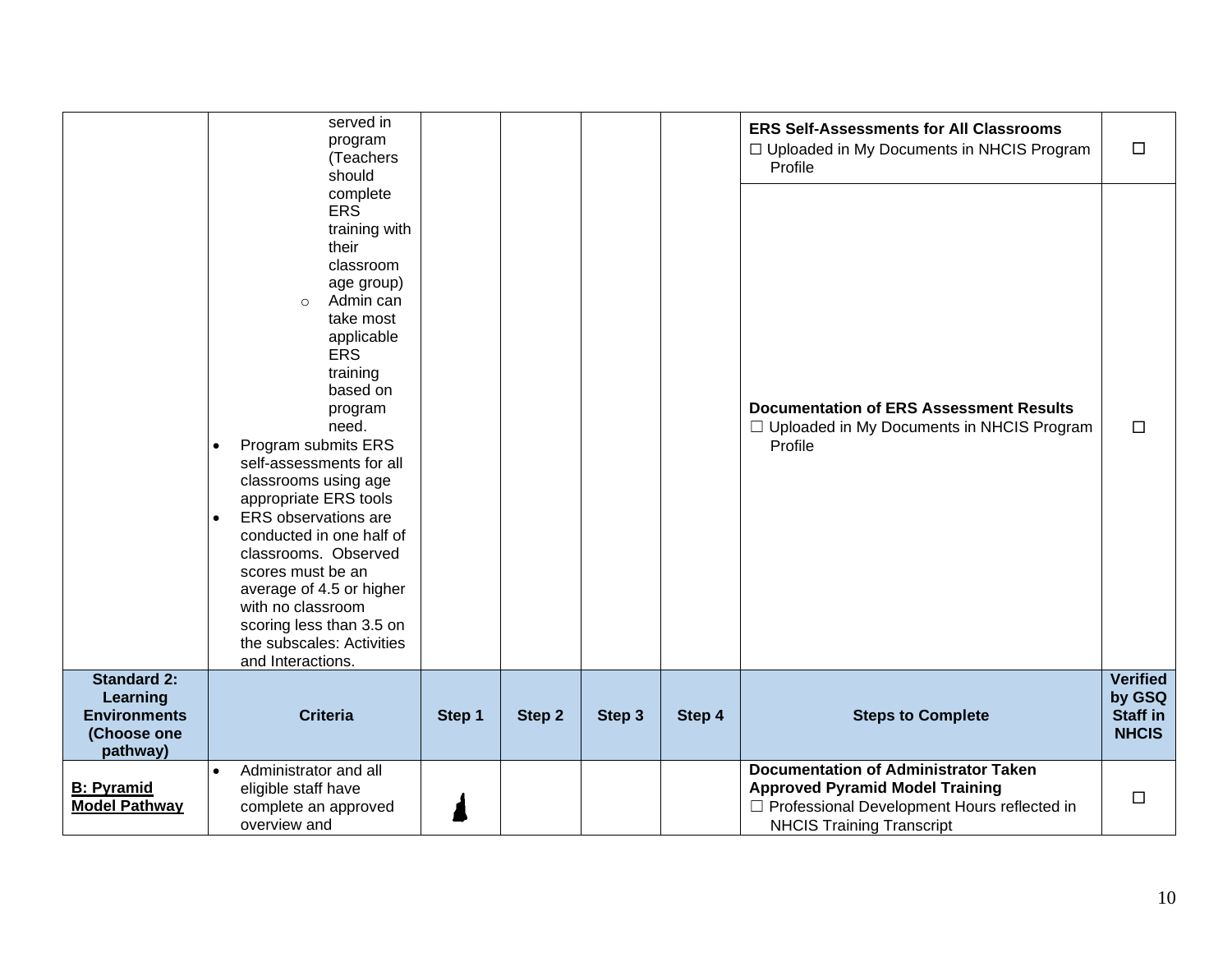| The Pyramid<br>Model provides<br>early educators a<br>way to build skills                                                                                                                                | $\bullet$                                                                                          | introduction of Pyramid<br>Model training<br>Administrator and 25%<br>of eligible staff complete                                         |                                                                                                                   | Eligible Staff Have Taken Approved Pyramid<br><b>Model Training</b><br>□ Professional Development Hours reflected in<br><b>NHCIS Training Transcripts</b>                                                                                       | $\Box$ |
|----------------------------------------------------------------------------------------------------------------------------------------------------------------------------------------------------------|----------------------------------------------------------------------------------------------------|------------------------------------------------------------------------------------------------------------------------------------------|-------------------------------------------------------------------------------------------------------------------|-------------------------------------------------------------------------------------------------------------------------------------------------------------------------------------------------------------------------------------------------|--------|
| for supporting<br>nurturing and<br>responsive<br>caregiving, to<br>create learning<br>environments, to<br>provide targeted<br>social-emotional<br>skills, and to<br>support children<br>with challenging |                                                                                                    | at least two modules<br>(minimum of 12 hours)<br>of Pyramid Model: Infant<br>& Toddler, Preschool or<br>Birth through Five<br>Trainings. |                                                                                                                   | Documentation of Administrator Taken at<br><b>Least Two Pyramid Model Modules</b><br>Click here to enter names of the Pyramid Model<br>Modules Taken.<br>$\Box$ Professional Development Hours reflected in<br><b>NHCIS Training Transcript</b> | $\Box$ |
| behavior.                                                                                                                                                                                                |                                                                                                    |                                                                                                                                          |                                                                                                                   | Eligible Staff Have Taken at Least Two<br><b>Pyramid Model Modules</b><br>Click here to enter names of the Pyramid Model<br>Modules Taken.<br>□ Professional Development Hours reflected in<br><b>NHCIS Training Transcripts</b>                | $\Box$ |
|                                                                                                                                                                                                          | $\bullet$                                                                                          | Administrator and all<br>eligible staff have<br>completed an approved<br>overview and                                                    |                                                                                                                   | <b>Documentation of Administrator Taken</b><br><b>Approved Pyramid Model Training</b><br>□ Professional Development Hours reflected in<br><b>NHCIS Training Transcript</b>                                                                      | $\Box$ |
|                                                                                                                                                                                                          | $\bullet$                                                                                          | introduction of Pyramid<br>Model training<br>Program has<br>established a leadership                                                     |                                                                                                                   | Eligible Staff Have Taken Approved Pyramid<br><b>Model Training</b><br>□ Professional Development Hours reflected in<br><b>NHCIS Training Transcripts</b>                                                                                       | □      |
|                                                                                                                                                                                                          | team, created mission<br>and vision statements,<br>completed their<br><b>Benchmarks of Quality</b> |                                                                                                                                          | List of Pyramid Model Leadership Team<br><b>Members</b><br>□ Uploaded in My Documents in NHCIS Program<br>Profile | $\Box$                                                                                                                                                                                                                                          |        |
|                                                                                                                                                                                                          |                                                                                                    | (BoQ) and created their<br>action plan based on the<br><b>BoQ</b>                                                                        |                                                                                                                   | <b>Mission and Vision Statements</b><br>□ Uploaded in My Documents in NHCIS Program<br>Profile                                                                                                                                                  | $\Box$ |
|                                                                                                                                                                                                          |                                                                                                    | An administrator and<br>25% of eligible staff                                                                                            |                                                                                                                   | <b>Documentation of Completed Benchmarks of</b><br><b>Quality (BoQ)</b>                                                                                                                                                                         | $\Box$ |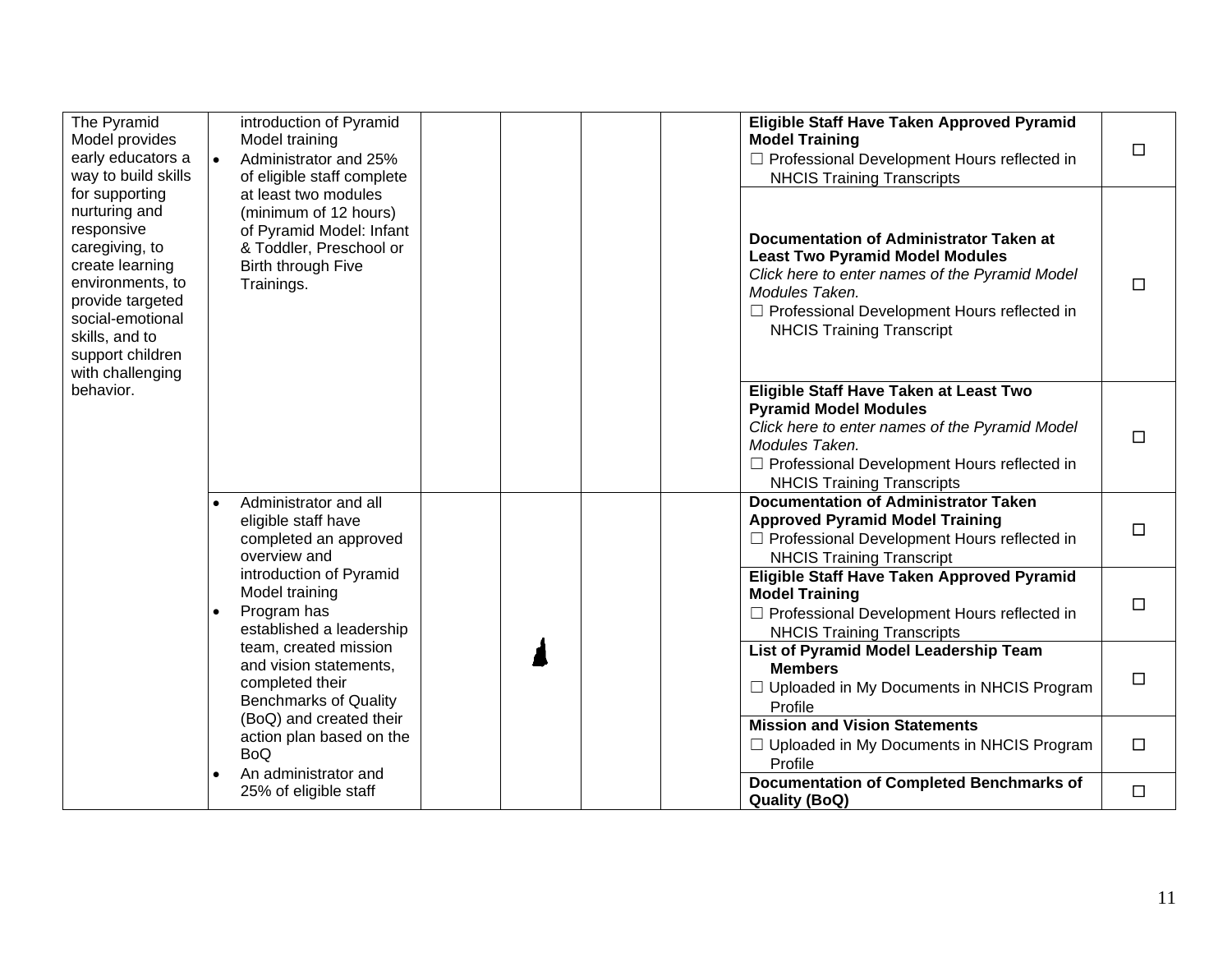| have completed Pyramid<br><b>Wellness: Taking Care</b>                                                 | $\Box$ Uploaded in My Documents in NHCIS Program<br>Profile                                                                                                                          |        |
|--------------------------------------------------------------------------------------------------------|--------------------------------------------------------------------------------------------------------------------------------------------------------------------------------------|--------|
| of Yourself and all<br>lessons included in one<br>of the following trainings:                          | Documentation of Action Plan Based on BoQ<br>$\Box$ Uploaded in My Documents in NHCIS Program<br>Profile                                                                             | $\Box$ |
| Infant & Toddler,<br>Preschool or Birth<br>through Five Trainings<br>(Mods 1-3).                       | <b>Documentation of Administrator Taken</b><br><b>Pyramid Wellness: Taking Care of Yourself</b><br>□ Professional Development Hours reflected in<br><b>NHCIS Training Transcript</b> | □      |
|                                                                                                        | Eligible Staff Have Taken Pyramid Wellness:<br><b>Taking Care of Yourself</b><br>□ Professional Development Hours reflected in<br><b>NHCIS Training Transcripts</b>                  | □      |
| Program has<br>established a leadership<br>team, created mission<br>and vision statements,             | List of Pyramid Model Leadership Team<br><b>Members</b><br>$\Box$ Uploaded in My Documents in NHCIS Program<br>Profile                                                               | □      |
| completed their<br><b>Benchmarks of Quality</b><br>(BoQ) and created their                             | <b>Mission and Vision Statements</b><br>□ Uploaded in My Documents in NHCIS Program<br>Profile                                                                                       | $\Box$ |
| action plan based on the<br><b>BoQ</b><br>Leadership team is<br>actively engaged (meets                | <b>Documentation of Completed Benchmarks of</b><br><b>Quality (BoQ)</b><br>$\Box$ Uploaded in My Documents in NHCIS Program<br>Profile                                               | □      |
| monthly), Practice-<br><b>Based Coaching and</b><br><b>Teaching Pyramid</b><br><b>Observation Tool</b> | Documentation of Action Plan Based on BoQ<br>$\Box$ Uploaded in My Documents in NHCIS Program<br>Profile                                                                             | $\Box$ |
| (TPOT) or Teaching<br>Pyramid Infant-Toddler<br><b>Observation Scale</b><br>(TPITOS) is occurring in   | <b>Documentation of Monthly Leadership Team</b><br><b>Meetings</b><br>$\Box$ Uploaded in My Documents in NHCIS Program<br>Profile                                                    | □      |
| at least 1 classroom in<br>the program<br>An administrator and<br>50% of eligible staff                | Documentation of TPOT or TPOTPS Use in<br><b>Classroom</b><br>□ Uploaded in My Documents in NHCIS Program<br>Profile                                                                 | □      |
| have completed Pyramid<br>Model: Trauma-informed                                                       | <b>Documentation of Administrator Taken</b><br><b>Trauma-Informed Care and Reducing Implicit</b><br><b>Bias</b>                                                                      | □      |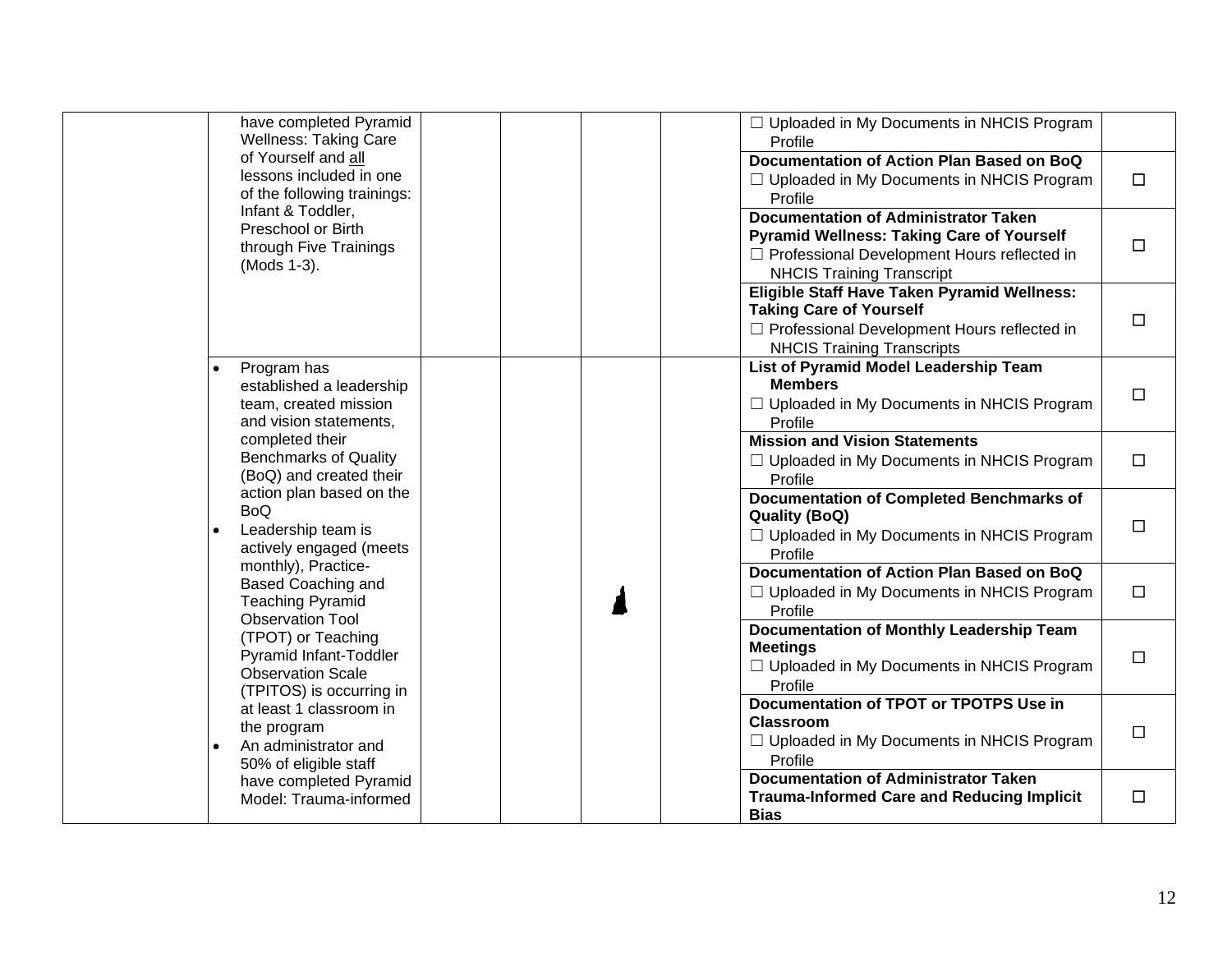| Care and Reducing<br>Implicit Bias.                                                                                                                                                                                 |  | □ Professional Development Hours reflected in<br><b>NHCIS Training Transcript</b>                                                                                                                          |        |
|---------------------------------------------------------------------------------------------------------------------------------------------------------------------------------------------------------------------|--|------------------------------------------------------------------------------------------------------------------------------------------------------------------------------------------------------------|--------|
|                                                                                                                                                                                                                     |  | Eligible Staff Have Taken Trauma-Informed<br><b>Care and Reducing Implicit Bias</b><br>$\Box$ Professional Development Hours reflected in<br><b>NHCIS Training Transcripts</b>                             | □      |
| Leadership team is<br>$\bullet$<br>actively engaged (meets<br>monthly), Practice-<br><b>Based Coaching and</b>                                                                                                      |  | <b>Documentation of Monthly Leadership Team</b><br><b>Meetings</b><br>$\Box$ Uploaded in My Documents in NHCIS Program<br>Profile                                                                          | $\Box$ |
| <b>Teaching Pyramid</b><br><b>Observation Tool</b><br>(TPOT) or Teaching<br>Pyramid Infant-Toddler                                                                                                                  |  | Documentation of TPOT or TPOTPS Use in<br>Classroom<br>□ Uploaded in My Documents in NHCIS Program<br>Profile                                                                                              | $\Box$ |
| <b>Observation Scale</b><br>(TPITOS) is occurring in<br>at least 1 classroom in<br>the program                                                                                                                      |  | Documentation of Program Improvement Plan<br>based on TPOT or TPITOS Data<br>$\Box$ Uploaded in My Documents in NHCIS Program<br>Profile                                                                   | $\Box$ |
| <b>Pyramid Model practices</b><br>$\bullet$<br>are being implemented<br>to fidelity as evidenced<br>by TPOT and TPITOS<br>data and the Leadership<br>Team is collecting,                                            |  | <b>Documentation of Administrator Taken</b><br><b>Prevent Teach Reinforce for Young Children</b><br>(PTR-YC) Training<br>□ Professional Development Hours reflected in<br><b>NHCIS Training Transcript</b> | □      |
| analyzing and using<br>data for program<br>improvement<br>Administrator and 50%<br>$\bullet$<br>of all eligible staff have<br>completed the Prevent<br>Teach Reinforce for<br>Young Children (PTR-<br>YC) training. |  | Eligible Staff Have Taken Prevent Teach<br><b>Reinforce for Young Children (PTR-YC)</b><br><b>Training</b><br>□ Professional Development Hours reflected in<br><b>NHCIS Training Transcripts</b>           | □      |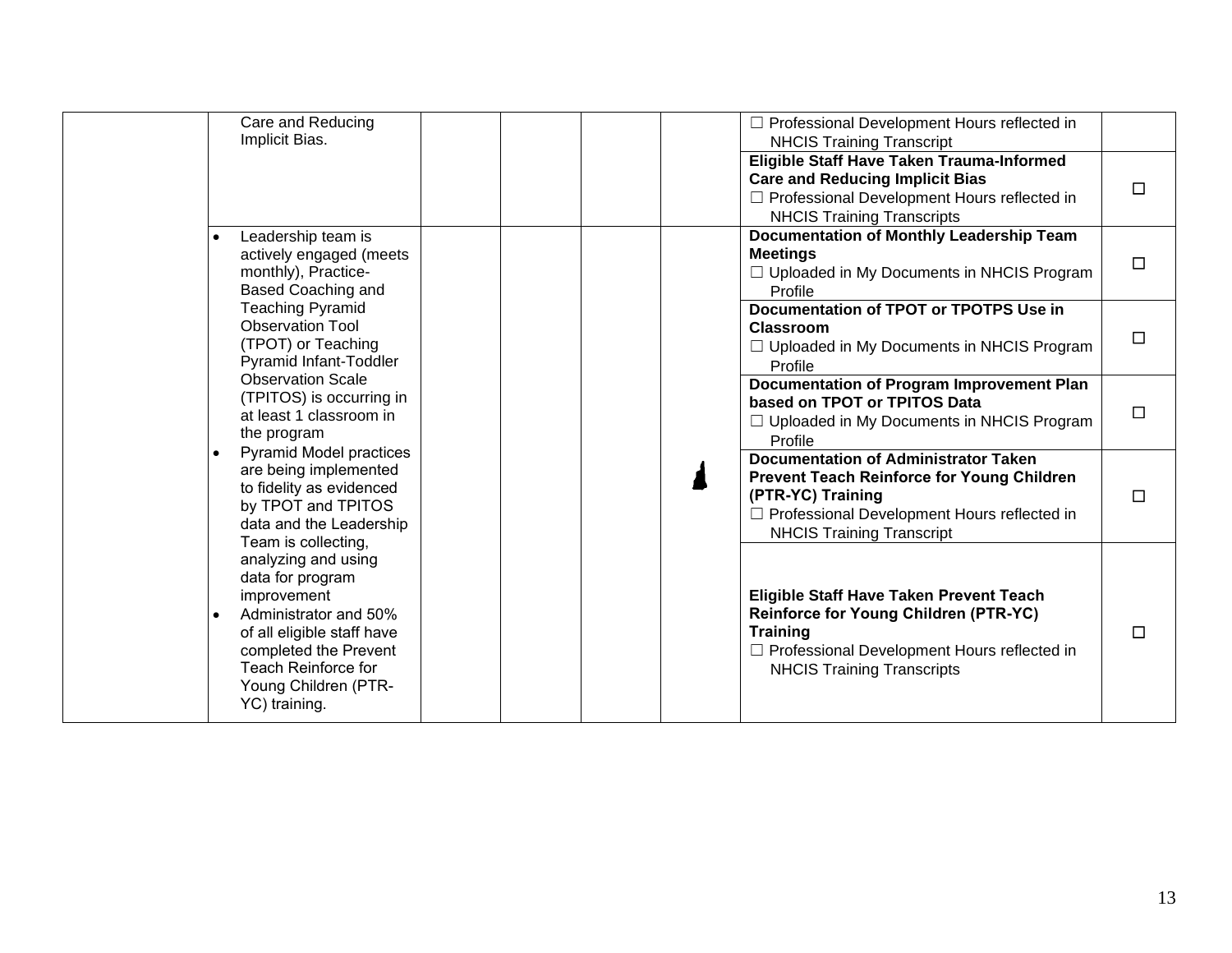### **Center Based Programs that Serve Early Childhood and Out of School Time Programs Application**

- <span id="page-13-0"></span>• The Staff Qualifications and Learning Environment Standards have 4 Steps of Recognition and you will choose one (1) level to apply for. Please note, programs must demonstrate meeting the criteria for the same selected level from Standard 1 and 2.
	- O **Please submit a completed list of active employees at your program and highlight the eligible staff counted towards GSQ Step credential requirements.**
- The Learning Environment Standard is further broken down into the two (2) Pathways of Environment Rating Scales and Pyramid Model. You only need to choose one (1) of the Pathways.
	- O **Please submit a completed list of active employees at your program and highlight the eligible staff counted towards GSQ Step training requirements.**
	- O **If trainings are not accurately represented in employees NHCIS Training Transcript, please print proof of training (certificate, attendance list, self-study, etc.,) to this application for review.**
- Once you have chosen which Step of Recognition you meet the criteria for, you will confirm the steps have been completed at that level.
- Once submitted a GSQ Staff member will review the criteria has been met but confirming the information in NHCIS.

| <b>Standard: Staff</b><br><b>Qualifications</b>                                                                                               | <b>Criteria</b>                                                                                                                                                                                                     | Step | <b>Step</b> | <b>Step</b> | <b>Step</b><br>4 | <b>Steps to Complete</b>                                                                                                                                                                            | <b>Verified</b><br>by GSQ<br><b>Staff in</b><br><b>NHCIS</b> |
|-----------------------------------------------------------------------------------------------------------------------------------------------|---------------------------------------------------------------------------------------------------------------------------------------------------------------------------------------------------------------------|------|-------------|-------------|------------------|-----------------------------------------------------------------------------------------------------------------------------------------------------------------------------------------------------|--------------------------------------------------------------|
| This standard ensures<br>that all administrators<br>and teachers are<br>qualified and<br>committed to ongoing<br>professional<br>development. | An administrator and 20% of<br>l e<br>eligible staff hold a current<br>NH Early Childhood<br>Credential*.<br>20% of eligible Out of School<br>$\bullet$<br>Time staff hold a current NH<br>Afterschool Credential.* |      |             |             |                  | $\Box$ Administrator awarded NH Early Childhood<br>Credential(s)<br>$\Box$ Eligible Staff awarded NH Early Childhood<br>Credential(s)<br>$\Box$ Eligible Staff awarded NH Afterschool Credential(s) |                                                              |
|                                                                                                                                               | An administrator and 40% of<br>eligible staff hold a current<br>NH Early Childhood<br>Credential*.<br>40% of eligible Out of School<br>Time staff hold a current NH<br>Afterschool Credential.*                     |      |             |             |                  | $\Box$ Administrator awarded NH Early Childhood<br>Credential(s)<br>□ Eligible Staff awarded NH Early Childhood<br>Credential(s)<br>$\Box$ Eligible Staff awarded NH Afterschool Credential(s)      |                                                              |
|                                                                                                                                               | An administrator and 60% of<br>$\bullet$<br>eligible staff hold a current<br>NH Early Childhood<br>Credential* of which 30% of                                                                                      |      |             |             |                  | $\Box$ Administrator awarded NH Early Childhood<br>Credential(s)                                                                                                                                    |                                                              |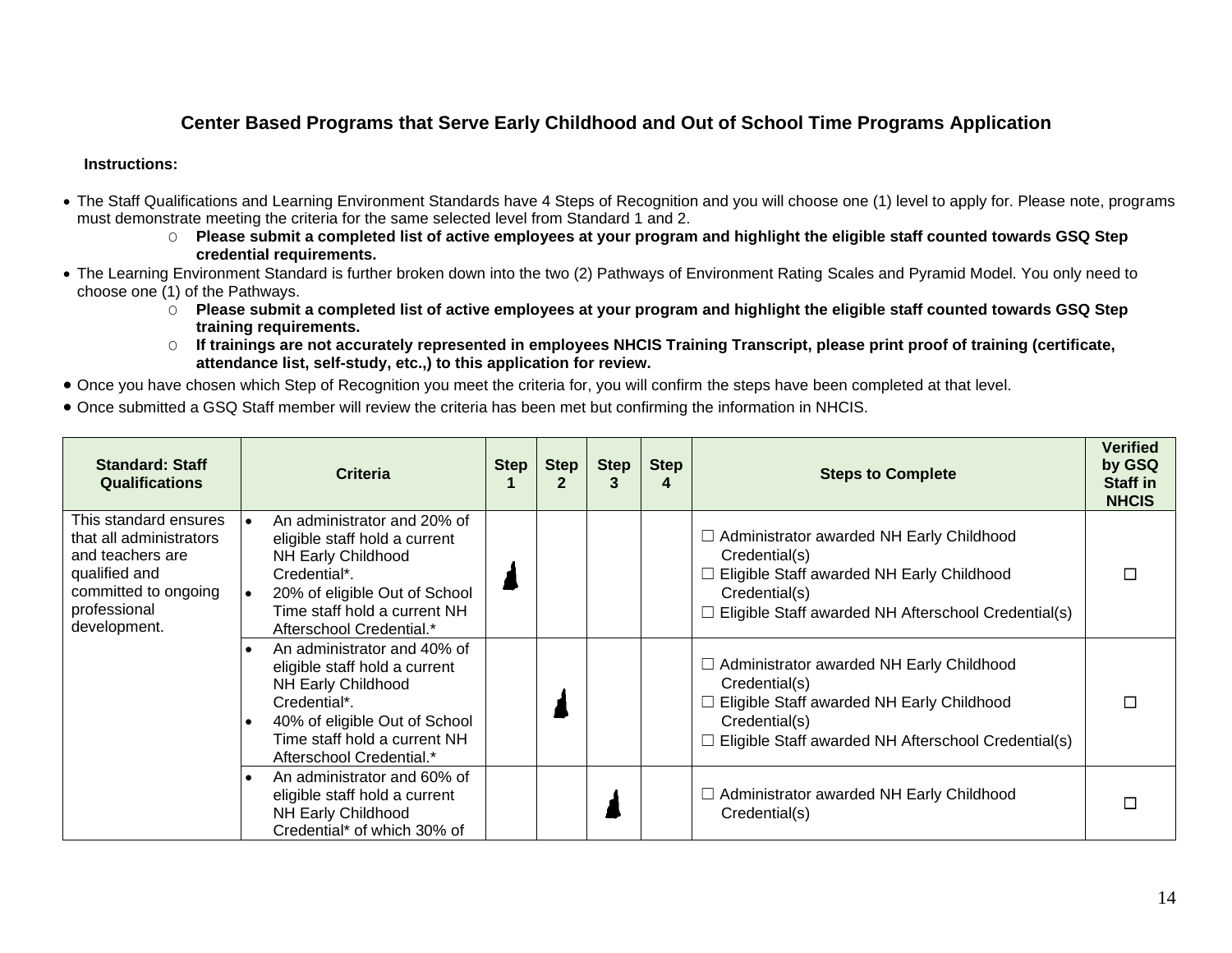| which 40% of eligible out of<br>school time staff hold a<br>minimum of a current<br><b>Afterschool Direct Service</b><br>Credential Level 4.                                                                                                                                                                                                                                                                                                                                                                                                            |                                                                                                                                                                                           |   |
|---------------------------------------------------------------------------------------------------------------------------------------------------------------------------------------------------------------------------------------------------------------------------------------------------------------------------------------------------------------------------------------------------------------------------------------------------------------------------------------------------------------------------------------------------------|-------------------------------------------------------------------------------------------------------------------------------------------------------------------------------------------|---|
| An administrator and 80% of<br>eligible staff hold a current<br><b>NH Early Childhood</b><br>Credential* of which 40% of<br>eligible staff hold a minimum<br>of an Early Childhood<br>Credential Level 5.<br>80% of eligible Out of School<br>Time staff hold a current NH<br>Afterschool Credential* of                                                                                                                                                                                                                                                | □ Administrator awarded NH Early Childhood<br>Credential(s)<br>□ Eligible Staff awarded NH Early Childhood<br>Credential(s)<br>$\Box$ Eligible Staff awarded NH Afterschool Credential(s) | □ |
| eligible staff hold a minimum<br>of an Early Childhood<br>Credential Level 4 with 6<br>additional ECE credits.<br>60% of eligible Out of School<br>Time staff hold a current NH<br>Afterschool Credential*<br><b>Head Start Programs may</b><br>meet this criteria by<br>presenting documentation<br>relative to teacher<br><b>Qualifications from their</b><br>most recent OHS<br><b>Monitoring Report.</b><br><b>NAEYC Accredited Programs</b><br>may meet this criteria by<br>presenting their current<br><b>NAEYC</b> Accreditation<br>certificate. | Eligible Staff awarded NH Early Childhood<br>Credential(s)<br>$\Box$ Eligible Staff awarded NH Afterschool Credential(s)                                                                  |   |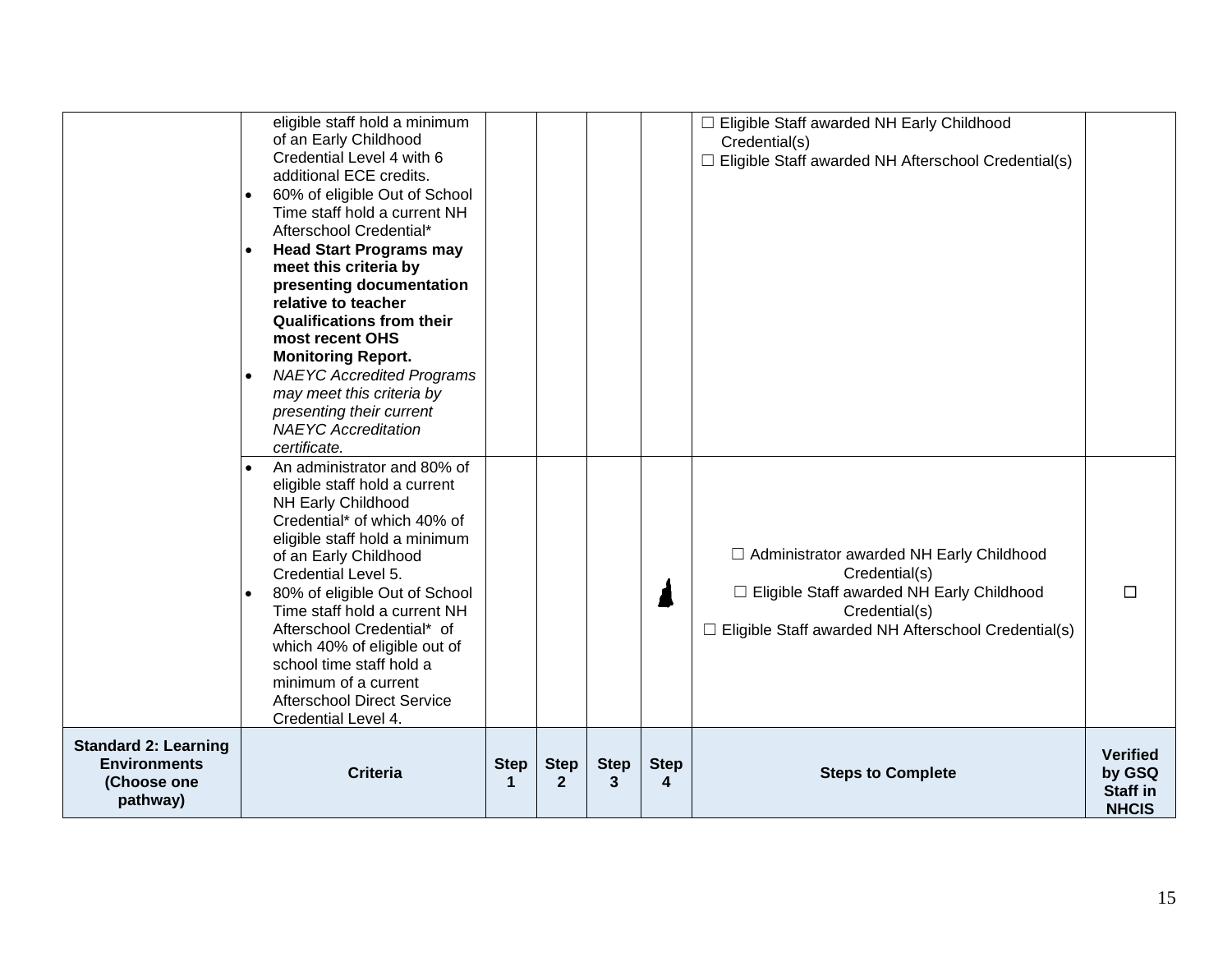| A: ERS Pathway-ECE<br>or AS<br>The Environment<br><b>Rating Scales (ERS)</b><br>are designed to assess<br>what children directly<br>experience in their<br>program that has a<br>precise effect on<br>development.<br>The Learning<br><b>Environment includes</b><br>interactions children<br>have with other<br>children, staff, space,<br>materials and<br>equipment in their<br>environment. | Administrator and 25%<br>$\bullet$<br>of eligible staff have<br>completed an approved<br>ERS training.<br>Trainings must<br>$\circ$<br>reflect ages<br>served in<br>program<br>(Teachers<br>should complete<br><b>ERS</b> training<br>with their<br>classroom age<br>group).<br>Admin can take<br>$\circ$<br>most applicable<br><b>ERS</b> training<br>based on<br>program need<br>(Early Childhood<br>or OST). |  |  | <b>Administrator Has Taken Approved ERS Training</b><br>□ Professional Development Hours reflected in<br><b>NHCIS Training Transcript</b><br><b>Staff Have Taken Approved ERS Training</b><br>□ Professional Development Hours reflected in<br><b>NHCIS Training Transcripts</b>      | $\Box$ |
|-------------------------------------------------------------------------------------------------------------------------------------------------------------------------------------------------------------------------------------------------------------------------------------------------------------------------------------------------------------------------------------------------|-----------------------------------------------------------------------------------------------------------------------------------------------------------------------------------------------------------------------------------------------------------------------------------------------------------------------------------------------------------------------------------------------------------------|--|--|---------------------------------------------------------------------------------------------------------------------------------------------------------------------------------------------------------------------------------------------------------------------------------------|--------|
|                                                                                                                                                                                                                                                                                                                                                                                                 | Administrator and 25% of<br>eligible staff have completed<br>an approved ERS training<br>Trainings must<br>$\circ$<br>reflect ages<br>served in                                                                                                                                                                                                                                                                 |  |  | <b>Administrator Has Taken Approved ERS Training</b><br>$\Box$ Professional Development Hours reflected in<br><b>NHCIS Training Transcript</b><br><b>Staff Have Taken Approved ERS Training</b><br>□ Professional Development Hours reflected in<br><b>NHCIS Training Transcripts</b> | $\Box$ |
|                                                                                                                                                                                                                                                                                                                                                                                                 | program<br>(Teachers<br>should complete<br><b>ERS</b> training<br>with their<br>classroom age<br>group).<br>Admin can take<br>most applicable<br><b>ERS</b> training<br>based on<br>program need                                                                                                                                                                                                                |  |  | <b>ERS Self-Assessments for All Classrooms/Groups</b><br>□ Uploaded in My Documents in NHCIS Program<br>Profile                                                                                                                                                                       | $\Box$ |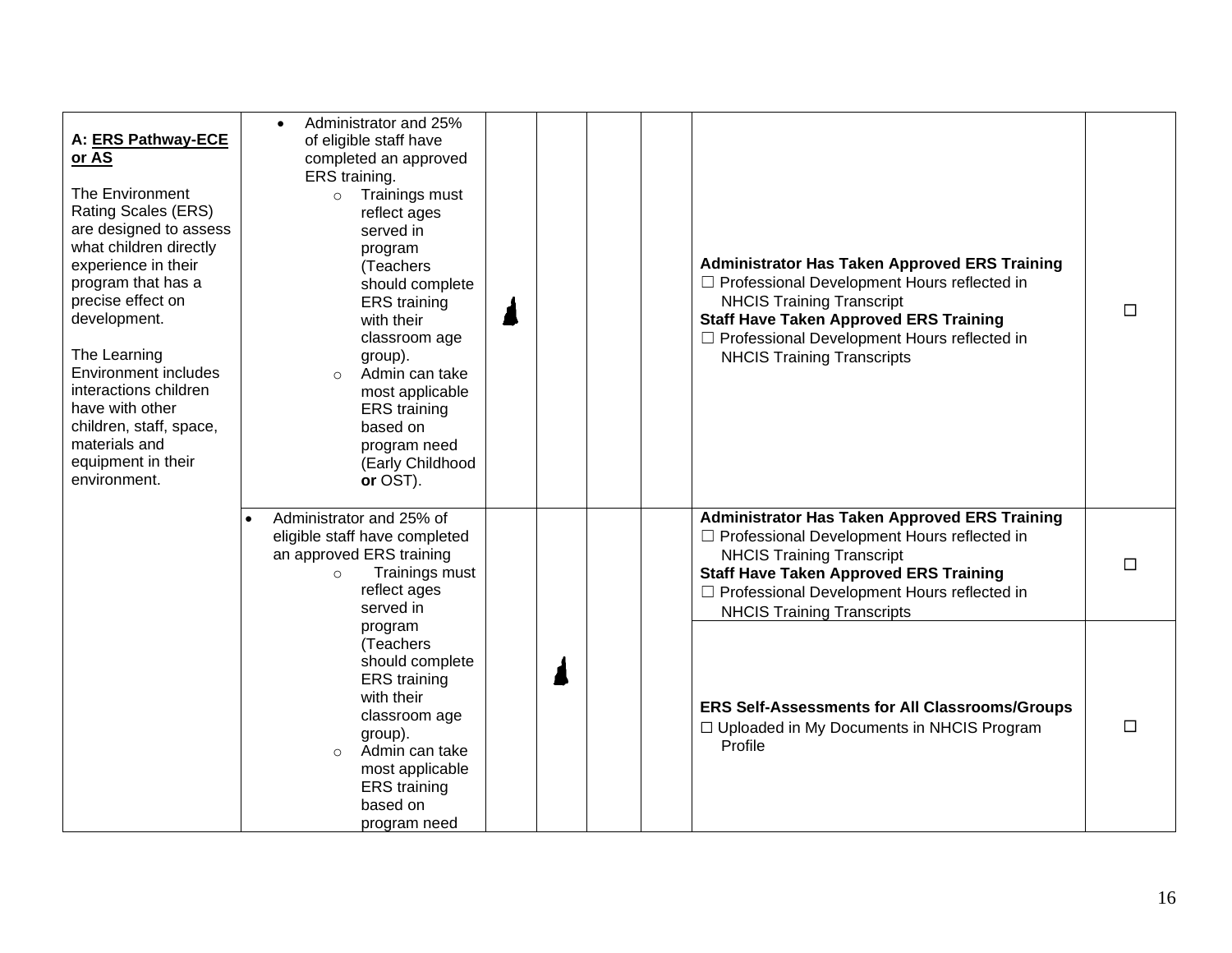| (Early Childhood<br>or OST).<br>Program submits ERS self-<br>assessments for all<br>classrooms/groups using age<br>appropriate ERS tools.                                                                                                                                                                                                                                                                                                      |  |                                                                                                                                                                                                                                                                                  |        |
|------------------------------------------------------------------------------------------------------------------------------------------------------------------------------------------------------------------------------------------------------------------------------------------------------------------------------------------------------------------------------------------------------------------------------------------------|--|----------------------------------------------------------------------------------------------------------------------------------------------------------------------------------------------------------------------------------------------------------------------------------|--------|
| Administrator and 25%<br>$\bullet$<br>of eligible staff have<br>completed an approved<br><b>ERS</b> training<br>Trainings must<br>$\circ$<br>reflect ages<br>served in                                                                                                                                                                                                                                                                         |  | <b>Administrator Has Taken Approved ERS Training</b><br>□ Professional Development Hours reflected in<br><b>NHCIS Training Transcript</b><br><b>Staff Have Taken Approved ERS Training</b><br>□ Professional Development Hours reflected in<br><b>NHCIS Training Transcripts</b> | $\Box$ |
| program<br>(Teachers<br>should complete<br><b>ERS</b> training<br>with their<br>classroom age                                                                                                                                                                                                                                                                                                                                                  |  | ERS Self-Assessments for All Classrooms/Groups<br>□ Uploaded in My Documents in NHCIS Program<br>Profile                                                                                                                                                                         | □      |
| group).<br>Admin can take<br>$\circ$<br>most applicable<br><b>ERS</b> training<br>based on<br>program need<br>(Early Childhood<br>or OST).<br>Program submits ERS<br>self-assessments for all<br>classrooms/groups using<br>age appropriate ERS<br>tools<br>ERS observations are<br>completed in one third of<br>classrooms/groups.<br>Observed scores must<br>be an average of 3.5 or<br>higher with no classroom<br>scoring less than 2.5 on |  | <b>Documentation of ERS Assessment Results</b><br>□ Uploaded in My Documents in NHCIS Program<br>Profile                                                                                                                                                                         | $\Box$ |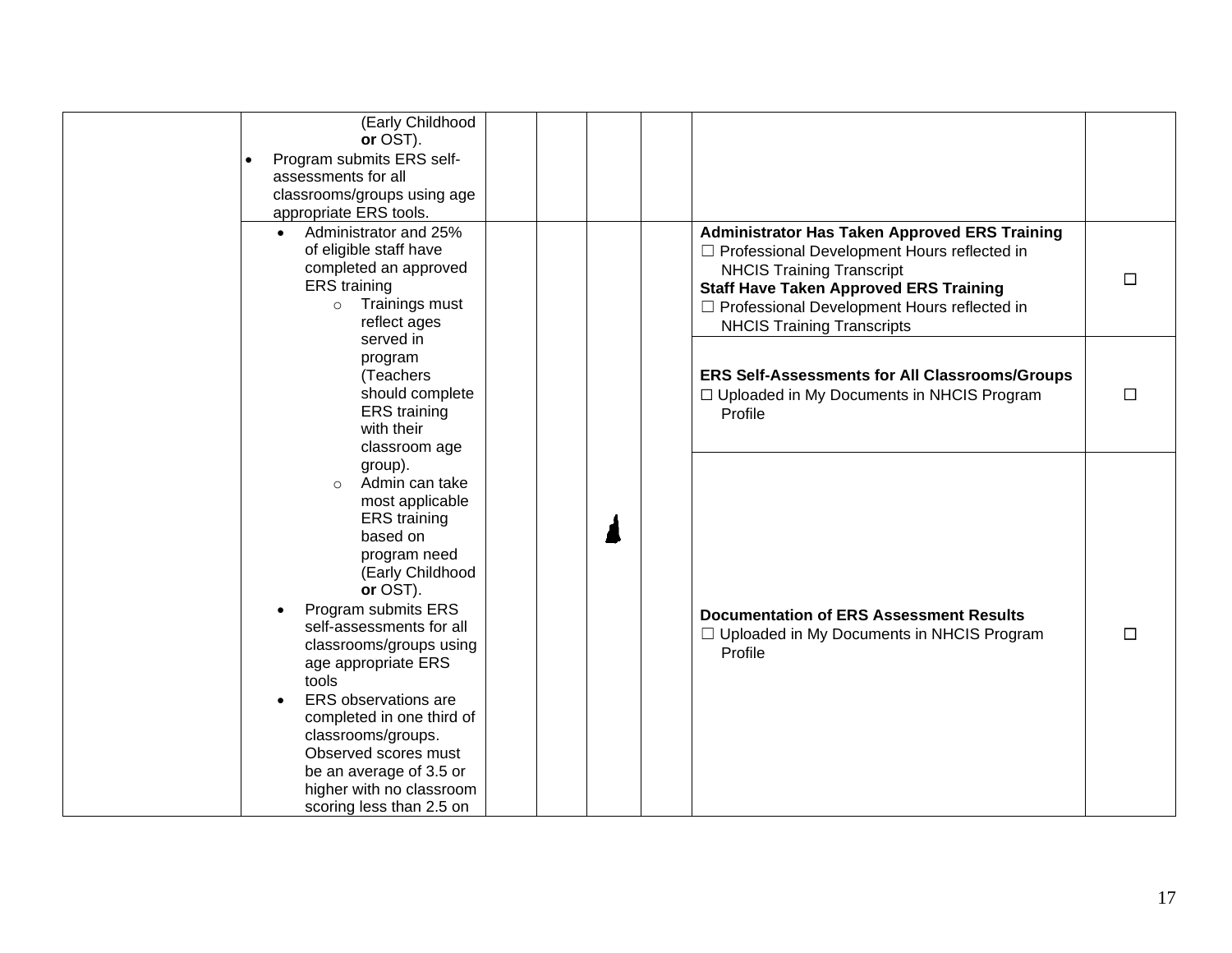| the subscales: Activities<br>and Interactions.<br><b>Head Start Programs</b><br>$\bullet$<br>may meet this criteria by<br>documenting meeting<br>three out of five of the<br>following Performance<br>Standards (1302.30,<br>1302.31, 1302.45,<br>1304.21 and 1304.53)<br>during their most recent<br>federal monitoring visit<br>using NHCIS.<br><b>NAEYC Accredited</b><br>Programs may meet this<br>criteria by presenting<br>documentation of<br>meeting NAEYC<br><b>Learning Environment</b> |  |                                                                                                                                                                                                                                                                                       |        |
|---------------------------------------------------------------------------------------------------------------------------------------------------------------------------------------------------------------------------------------------------------------------------------------------------------------------------------------------------------------------------------------------------------------------------------------------------------------------------------------------------|--|---------------------------------------------------------------------------------------------------------------------------------------------------------------------------------------------------------------------------------------------------------------------------------------|--------|
| standards.<br>Administrator and 25%<br>$\bullet$<br>of eligible staff have<br>completed an approved<br><b>ERS</b> training<br>Trainings must<br>$\circ$<br>reflect ages<br>served in                                                                                                                                                                                                                                                                                                              |  | <b>Administrator Has Taken Approved ERS Training</b><br>$\Box$ Professional Development Hours reflected in<br><b>NHCIS Training Transcript</b><br><b>Staff Have Taken Approved ERS Training</b><br>□ Professional Development Hours reflected in<br><b>NHCIS Training Transcripts</b> | $\Box$ |
| program (Lead<br>Teachers should<br>complete ERS<br>training with                                                                                                                                                                                                                                                                                                                                                                                                                                 |  | <b>Documentation of ERS Assessment Results</b><br>□ Uploaded in My Documents in NHCIS Program<br>Profile                                                                                                                                                                              | $\Box$ |
| their classroom<br>age group).<br>Admin can take<br>$\circ$<br>most applicable<br><b>ERS</b> training<br>based on<br>program need<br>(Early Childhood<br>or OST).                                                                                                                                                                                                                                                                                                                                 |  | <b>Documentation of ERS Assessment Results</b><br>$\Box$ Uploaded in My Documents in NHCIS Program<br>Profile                                                                                                                                                                         | $\Box$ |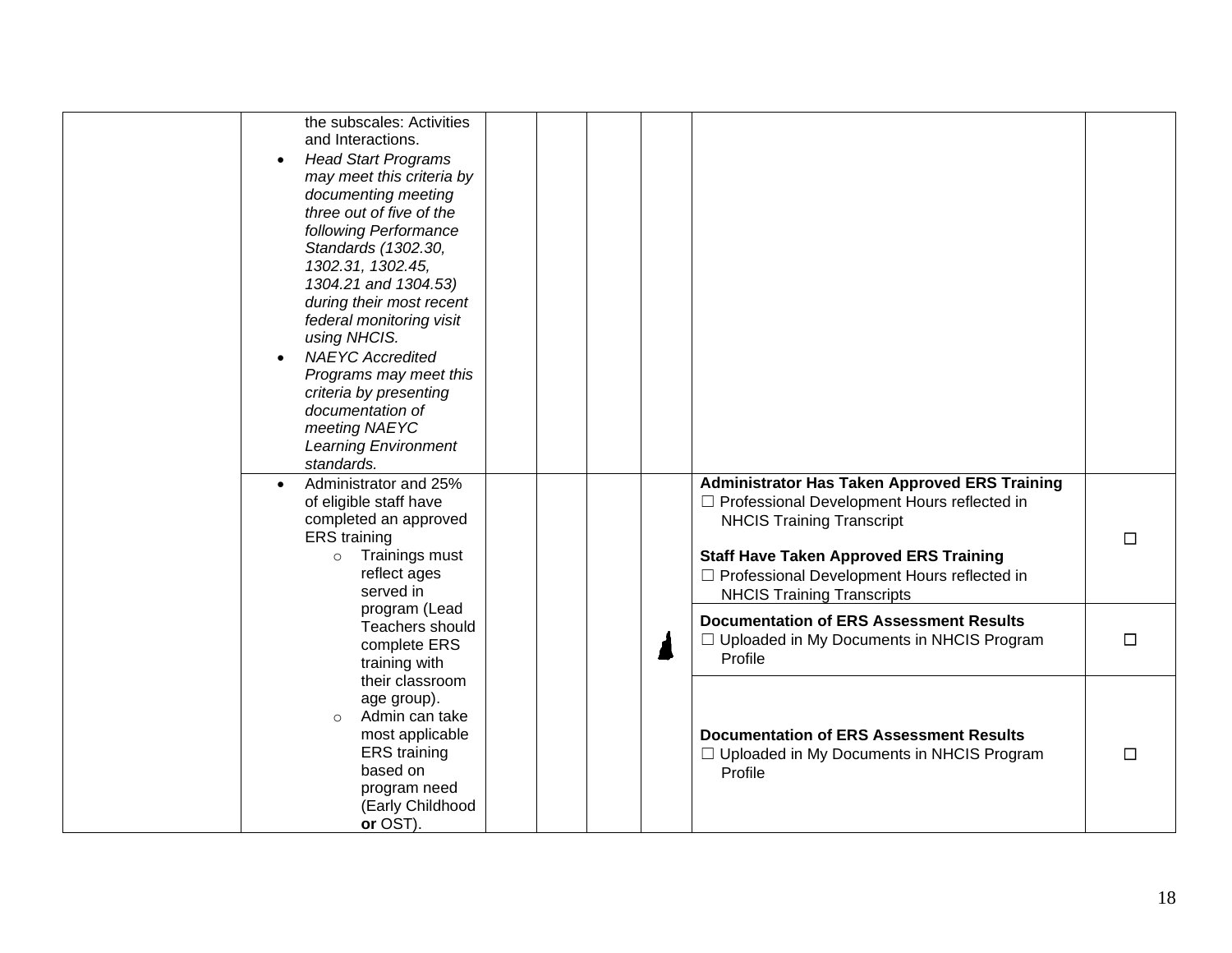|                                                                                                                                                                                                          | Program submits ERS<br>$\bullet$<br>self-assessments for all<br>classrooms/groups using<br>age appropriate ERS<br>tools<br><b>ERS</b> observations are<br>conducted in one half of<br>classrooms/groups.<br>Observed scores must<br>be an average of 4.5 or<br>higher with no classroom<br>scoring less than 3.5 on<br>the subscales: Activities<br>and Interactions. |                  |                             |                  |                  |                                                                                                                                                                                                                                            |                                                              |
|----------------------------------------------------------------------------------------------------------------------------------------------------------------------------------------------------------|-----------------------------------------------------------------------------------------------------------------------------------------------------------------------------------------------------------------------------------------------------------------------------------------------------------------------------------------------------------------------|------------------|-----------------------------|------------------|------------------|--------------------------------------------------------------------------------------------------------------------------------------------------------------------------------------------------------------------------------------------|--------------------------------------------------------------|
| <b>Standard 2: Learning</b><br><b>Environments</b><br>(Choose one<br>pathway)                                                                                                                            | <b>Criteria</b>                                                                                                                                                                                                                                                                                                                                                       | <b>Step</b><br>1 | <b>Step</b><br>$\mathbf{2}$ | <b>Step</b><br>3 | <b>Step</b><br>4 | <b>Steps to Complete</b>                                                                                                                                                                                                                   | <b>Verified</b><br>by GSQ<br><b>Staff in</b><br><b>NHCIS</b> |
| <b>B: Pyramid Model</b><br>Pathway<br>**ECC-ONLY                                                                                                                                                         | Administrator and all eligible<br>staff have complete an<br>approved overview and<br>introduction of Pyramid                                                                                                                                                                                                                                                          |                  |                             |                  |                  | <b>Documentation of Administrator Taken Approved</b><br><b>Pyramid Model Training</b><br>□ Professional Development Hours reflected in<br><b>NHCIS Training Transcript</b>                                                                 | $\Box$                                                       |
| The Pyramid Model<br>provides early<br>educators a way to<br>build skills for                                                                                                                            | Model training<br>Administrator and 25% of<br>eligible staff complete at least<br>two modules (minimum of 12                                                                                                                                                                                                                                                          |                  |                             |                  |                  | Eligible Staff Have Taken Approved Pyramid<br><b>Model Training</b><br>□ Professional Development Hours reflected in<br><b>NHCIS Training Transcripts</b>                                                                                  | П                                                            |
| supporting nurturing<br>and responsive<br>caregiving, to create<br>learning environments,<br>to provide targeted<br>social-emotional skills,<br>and to support children<br>with challenging<br>behavior. | hours) of Pyramid Model:<br>Infant & Toddler, Preschool<br>or Birth through Five<br>Trainings.                                                                                                                                                                                                                                                                        |                  |                             |                  |                  | Documentation of Administrator Taken at Least<br><b>Two Pyramid Model Modules</b><br>Click here to enter names of the Pyramid Model<br>Modules Taken.<br>□ Professional Development Hours reflected in<br><b>NHCIS Training Transcript</b> | П                                                            |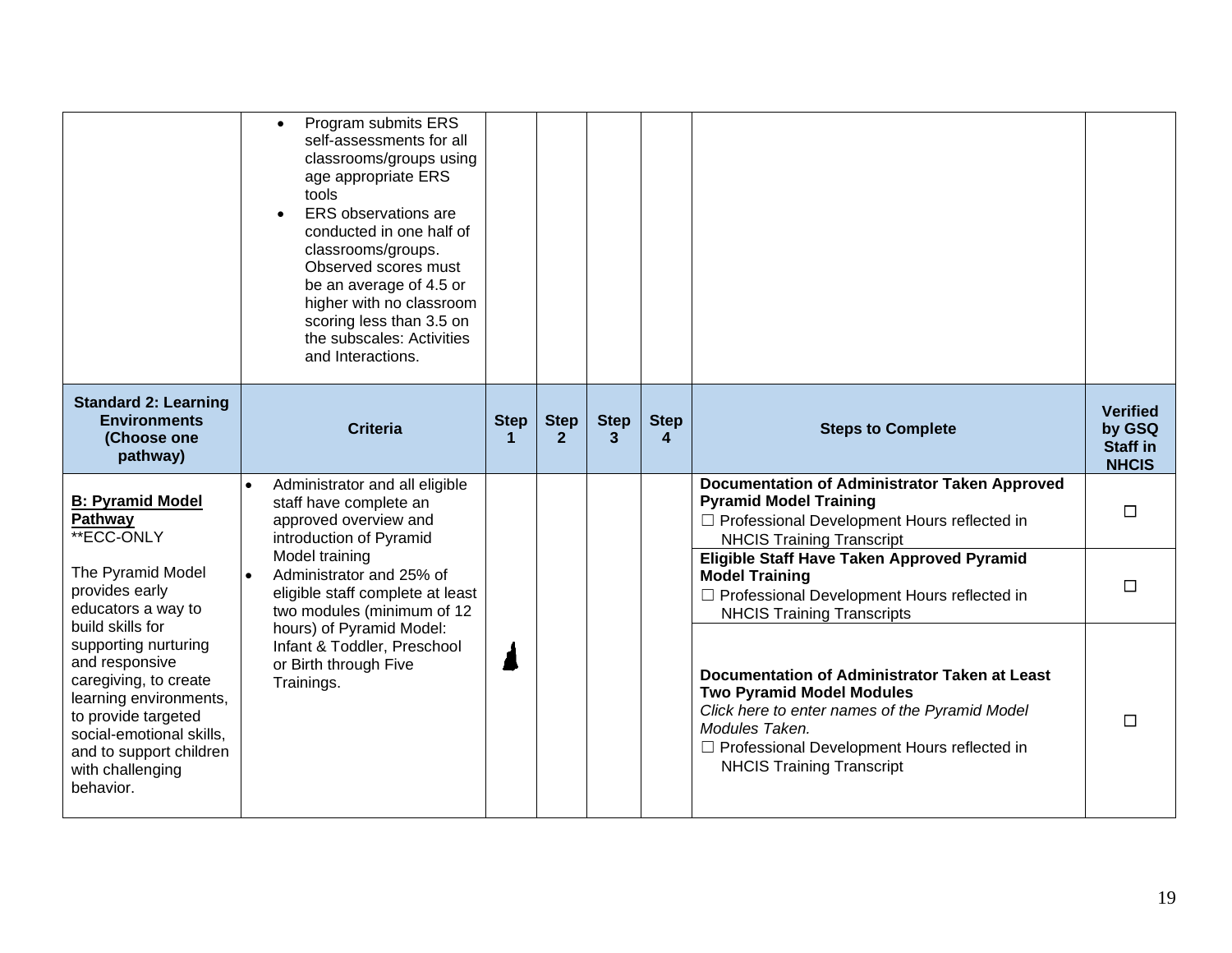|                                                                                                                                                                                 |                                                                                                                                                               |                                                                                                              | Eligible Staff Have Taken at Least Two Pyramid<br><b>Model Modules</b><br>Click here to enter names of the Pyramid Model<br>Modules Taken.<br>□ Professional Development Hours reflected in<br><b>NHCIS Training Transcripts</b> | П      |
|---------------------------------------------------------------------------------------------------------------------------------------------------------------------------------|---------------------------------------------------------------------------------------------------------------------------------------------------------------|--------------------------------------------------------------------------------------------------------------|----------------------------------------------------------------------------------------------------------------------------------------------------------------------------------------------------------------------------------|--------|
|                                                                                                                                                                                 | Administrator and all eligible<br>staff have completed an<br>approved overview and<br>introduction of Pyramid                                                 |                                                                                                              | <b>Documentation of Administrator Taken Approved</b><br><b>Pyramid Model Training</b><br>□ Professional Development Hours reflected in<br><b>NHCIS Training Transcript</b>                                                       | $\Box$ |
| $\bullet$                                                                                                                                                                       | Model training<br>Program has established a<br>leadership team, created<br>mission and vision                                                                 |                                                                                                              | Eligible Staff Have Taken Approved Pyramid<br><b>Model Training</b><br>□ Professional Development Hours reflected in<br><b>NHCIS Training Transcripts</b>                                                                        | $\Box$ |
| statements, completed their<br>Benchmarks of Quality (BoQ)<br>and created their action plan<br>based on the BoQ<br>An administrator and 25% of<br>eligible staff have completed |                                                                                                                                                               | List of Pyramid Model Leadership Team Members<br>$\Box$ Uploaded in My Documents in NHCIS Program<br>Profile | $\Box$                                                                                                                                                                                                                           |        |
|                                                                                                                                                                                 |                                                                                                                                                               | <b>Mission and Vision Statements</b><br>□ Uploaded in My Documents in NHCIS Program<br>Profile               | $\Box$                                                                                                                                                                                                                           |        |
|                                                                                                                                                                                 | <b>Pyramid Wellness: Taking</b><br>Care of Yourself and all<br>lessons included in one of<br>the following trainings: Infant<br>& Toddler, Preschool or Birth |                                                                                                              | <b>Documentation of Completed Benchmarks of</b><br><b>Quality (BoQ)</b><br>□ Uploaded in My Documents in NHCIS Program<br>Profile                                                                                                | $\Box$ |
| $1-3$ ).                                                                                                                                                                        | through Five Trainings (Mods                                                                                                                                  |                                                                                                              | Documentation of Action Plan Based on BoQ<br>□ Uploaded in My Documents in NHCIS Program<br>Profile                                                                                                                              | $\Box$ |
|                                                                                                                                                                                 |                                                                                                                                                               |                                                                                                              | <b>Documentation of Administrator Taken Pyramid</b><br><b>Wellness: Taking Care of Yourself</b><br>□ Professional Development Hours reflected in<br><b>NHCIS Training Transcript</b>                                             | $\Box$ |
|                                                                                                                                                                                 |                                                                                                                                                               |                                                                                                              | Eligible Staff Have Taken Pyramid Wellness:<br><b>Taking Care of Yourself</b><br>□ Professional Development Hours reflected in<br><b>NHCIS Training Transcripts</b>                                                              | $\Box$ |
|                                                                                                                                                                                 | Program has established a<br>leadership team, created<br>mission and vision                                                                                   |                                                                                                              | List of Pyramid Model Leadership Team Members<br>$\Box$ Uploaded in My Documents in NHCIS Program<br>Profile                                                                                                                     | $\Box$ |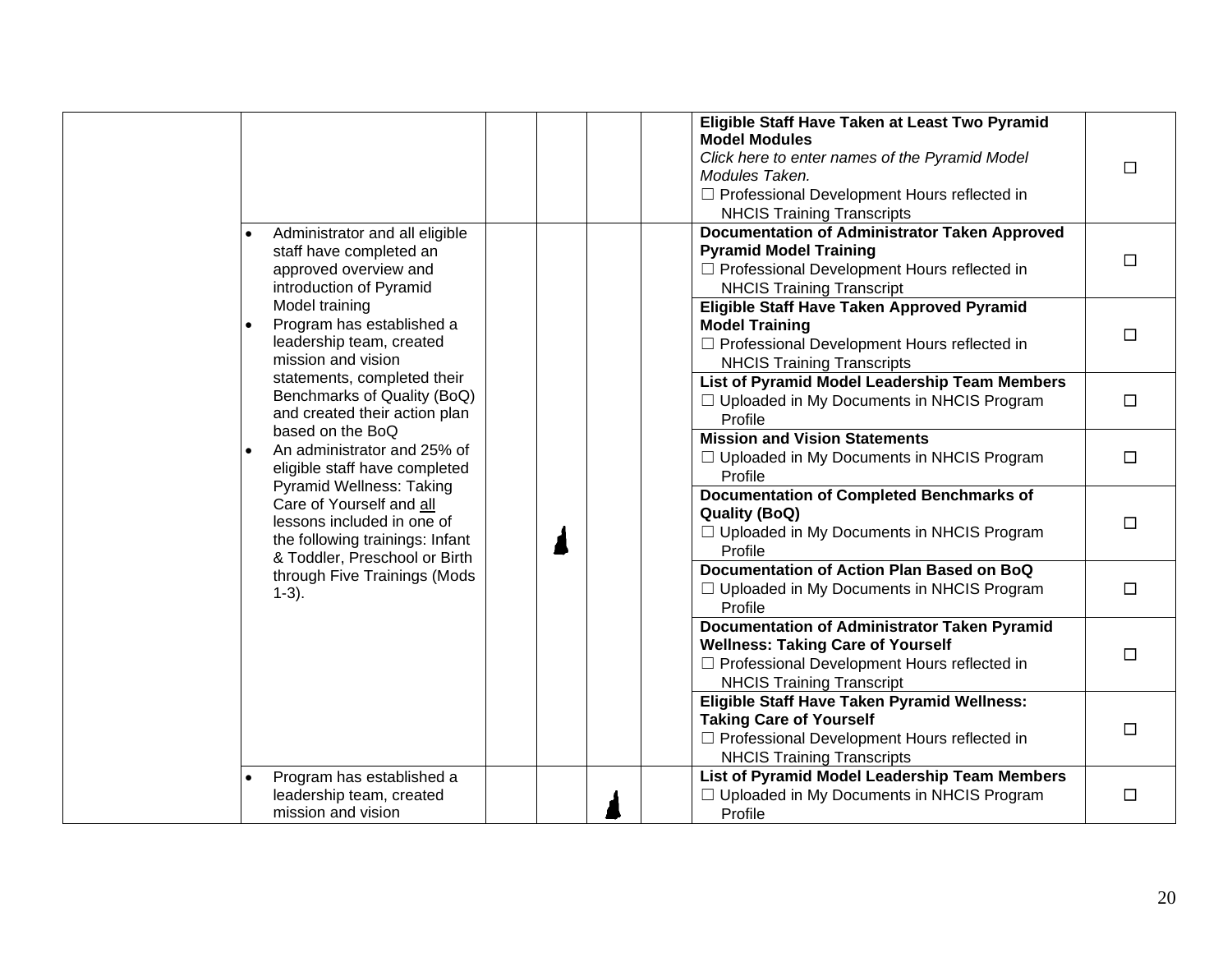| statements, completed their<br>Benchmarks of Quality (BoQ)<br>$\Box$ Uploaded in My Documents in NHCIS Program<br>$\Box$<br>and created their action plan<br>Profile<br>based on the BoQ<br><b>Documentation of Completed Benchmarks of</b><br>Leadership team is actively<br><b>Quality (BoQ)</b><br>$\Box$<br>engaged (meets monthly),<br>□ Uploaded in My Documents in NHCIS Program<br>Practice-Based Coaching<br>Profile<br>and Teaching Pyramid<br>Documentation of Action Plan Based on BoQ<br>Observation Tool (TPOT) or<br>$\Box$<br>$\Box$ Uploaded in My Documents in NHCIS Program<br>Teaching Pyramid Infant-<br>Profile<br><b>Toddler Observation Scale</b><br>Documentation of Monthly Leadership Team<br>(TPITOS) is occurring in at<br><b>Meetings</b><br>least 1 classroom in the<br>$\Box$<br>$\Box$ Uploaded in My Documents in NHCIS Program<br>program<br>Profile<br>An administrator and 50% of<br><b>Documentation of TPOT or TPOTPS Use in</b><br>eligible staff have completed<br><b>Classroom</b><br>Pyramid Model: Trauma-<br>$\Box$<br>□ Uploaded in My Documents in NHCIS Program<br>informed Care and Reducing<br>Profile<br>Implicit Bias.<br>Documentation of Administrator Taken Trauma-<br><b>Informed Care and Reducing Implicit Bias</b><br>$\Box$<br>□ Professional Development Hours reflected in<br><b>NHCIS Training Transcript</b><br>Eligible Staff Have Taken Trauma-Informed Care<br>and Reducing Implicit Bias<br>$\Box$<br>□ Professional Development Hours reflected in<br><b>NHCIS Training Transcripts</b><br><b>Documentation of Monthly Leadership Team</b><br>Leadership team is actively<br><b>Meetings</b><br>engaged (meets monthly),<br>$\Box$<br>Practice-Based Coaching<br>□ Uploaded in My Documents in NHCIS Program<br>and Teaching Pyramid<br>Profile<br>Observation Tool (TPOT) or<br>Documentation of TPOT or TPOTPS Use in<br>Teaching Pyramid Infant-<br><b>Classroom</b><br>$\Box$<br><b>Toddler Observation Scale</b><br>$\Box$ Uploaded in My Documents in NHCIS Program<br>(TPITOS) is occurring in at<br>Profile<br>least 1 classroom in the<br><b>Documentation of Program Improvement Plan</b><br>program<br>based on TPOT or TPITOS Data<br>$\Box$<br>Pyramid Model practices are<br>$\Box$ Uploaded in My Documents in NHCIS Program<br>being implemented to fidelity<br>Profile |  |                                      |  |
|--------------------------------------------------------------------------------------------------------------------------------------------------------------------------------------------------------------------------------------------------------------------------------------------------------------------------------------------------------------------------------------------------------------------------------------------------------------------------------------------------------------------------------------------------------------------------------------------------------------------------------------------------------------------------------------------------------------------------------------------------------------------------------------------------------------------------------------------------------------------------------------------------------------------------------------------------------------------------------------------------------------------------------------------------------------------------------------------------------------------------------------------------------------------------------------------------------------------------------------------------------------------------------------------------------------------------------------------------------------------------------------------------------------------------------------------------------------------------------------------------------------------------------------------------------------------------------------------------------------------------------------------------------------------------------------------------------------------------------------------------------------------------------------------------------------------------------------------------------------------------------------------------------------------------------------------------------------------------------------------------------------------------------------------------------------------------------------------------------------------------------------------------------------------------------------------------------------------------------------------------------------------------------------------------------------------------------------------------------------|--|--------------------------------------|--|
|                                                                                                                                                                                                                                                                                                                                                                                                                                                                                                                                                                                                                                                                                                                                                                                                                                                                                                                                                                                                                                                                                                                                                                                                                                                                                                                                                                                                                                                                                                                                                                                                                                                                                                                                                                                                                                                                                                                                                                                                                                                                                                                                                                                                                                                                                                                                                              |  | <b>Mission and Vision Statements</b> |  |
|                                                                                                                                                                                                                                                                                                                                                                                                                                                                                                                                                                                                                                                                                                                                                                                                                                                                                                                                                                                                                                                                                                                                                                                                                                                                                                                                                                                                                                                                                                                                                                                                                                                                                                                                                                                                                                                                                                                                                                                                                                                                                                                                                                                                                                                                                                                                                              |  |                                      |  |
|                                                                                                                                                                                                                                                                                                                                                                                                                                                                                                                                                                                                                                                                                                                                                                                                                                                                                                                                                                                                                                                                                                                                                                                                                                                                                                                                                                                                                                                                                                                                                                                                                                                                                                                                                                                                                                                                                                                                                                                                                                                                                                                                                                                                                                                                                                                                                              |  |                                      |  |
|                                                                                                                                                                                                                                                                                                                                                                                                                                                                                                                                                                                                                                                                                                                                                                                                                                                                                                                                                                                                                                                                                                                                                                                                                                                                                                                                                                                                                                                                                                                                                                                                                                                                                                                                                                                                                                                                                                                                                                                                                                                                                                                                                                                                                                                                                                                                                              |  |                                      |  |
|                                                                                                                                                                                                                                                                                                                                                                                                                                                                                                                                                                                                                                                                                                                                                                                                                                                                                                                                                                                                                                                                                                                                                                                                                                                                                                                                                                                                                                                                                                                                                                                                                                                                                                                                                                                                                                                                                                                                                                                                                                                                                                                                                                                                                                                                                                                                                              |  |                                      |  |
|                                                                                                                                                                                                                                                                                                                                                                                                                                                                                                                                                                                                                                                                                                                                                                                                                                                                                                                                                                                                                                                                                                                                                                                                                                                                                                                                                                                                                                                                                                                                                                                                                                                                                                                                                                                                                                                                                                                                                                                                                                                                                                                                                                                                                                                                                                                                                              |  |                                      |  |
|                                                                                                                                                                                                                                                                                                                                                                                                                                                                                                                                                                                                                                                                                                                                                                                                                                                                                                                                                                                                                                                                                                                                                                                                                                                                                                                                                                                                                                                                                                                                                                                                                                                                                                                                                                                                                                                                                                                                                                                                                                                                                                                                                                                                                                                                                                                                                              |  |                                      |  |
|                                                                                                                                                                                                                                                                                                                                                                                                                                                                                                                                                                                                                                                                                                                                                                                                                                                                                                                                                                                                                                                                                                                                                                                                                                                                                                                                                                                                                                                                                                                                                                                                                                                                                                                                                                                                                                                                                                                                                                                                                                                                                                                                                                                                                                                                                                                                                              |  |                                      |  |
|                                                                                                                                                                                                                                                                                                                                                                                                                                                                                                                                                                                                                                                                                                                                                                                                                                                                                                                                                                                                                                                                                                                                                                                                                                                                                                                                                                                                                                                                                                                                                                                                                                                                                                                                                                                                                                                                                                                                                                                                                                                                                                                                                                                                                                                                                                                                                              |  |                                      |  |
|                                                                                                                                                                                                                                                                                                                                                                                                                                                                                                                                                                                                                                                                                                                                                                                                                                                                                                                                                                                                                                                                                                                                                                                                                                                                                                                                                                                                                                                                                                                                                                                                                                                                                                                                                                                                                                                                                                                                                                                                                                                                                                                                                                                                                                                                                                                                                              |  |                                      |  |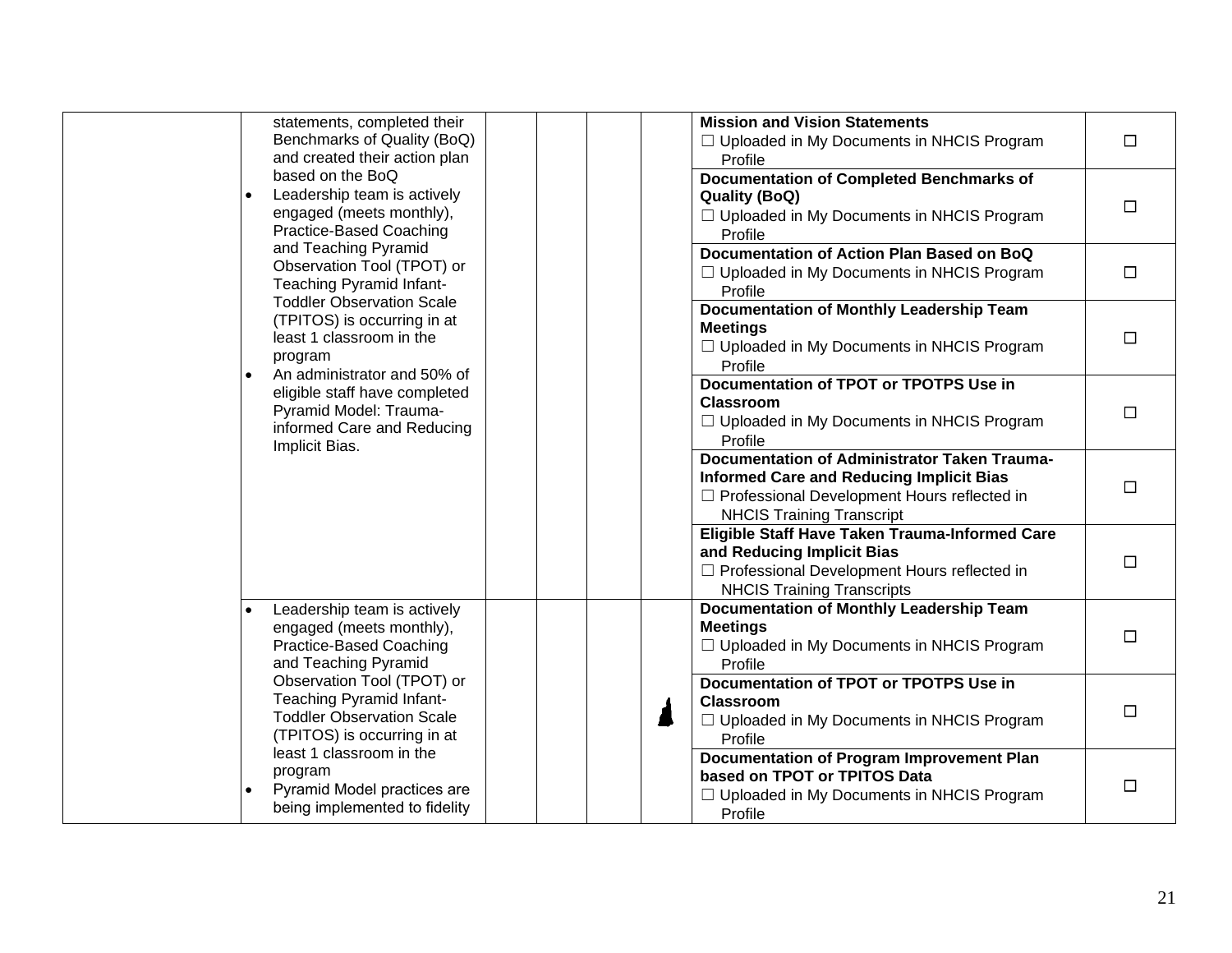| as evidenced by TPOT and<br>TPITOS data and the<br>Leadership Team is<br>collecting, analyzing and<br>using data for program                            | Documentation of Administrator Taken Prevent<br>Teach Reinforce for Young Children (PTR-YC)<br><b>Training</b><br>$\Box$ Professional Development Hours reflected in<br><b>NHCIS Training Transcript</b> |  |
|---------------------------------------------------------------------------------------------------------------------------------------------------------|----------------------------------------------------------------------------------------------------------------------------------------------------------------------------------------------------------|--|
| improvement<br>Administrator and 50% of all<br>eligible staff have completed<br>the Prevent Teach Reinforce<br>for Young Children (PTR-YC)<br>training. | Eligible Staff Have Taken Prevent Teach Reinforce<br>for Young Children (PTR-YC) Training<br>$\Box$ Professional Development Hours reflected in<br><b>NHCIS Training Transcripts</b>                     |  |

\*=Accepted NH Early Childhood Credentials include: Early Childhood Teacher, Level 2 +, Early Childhood Master Teacher, Level 1+, Early Childhood Administrator, Level 1+, Early Childhood Master Professional (All Endorsements)

\*=Accepted NH Afterschool Credentials include: Direct Service Credential Level 1+, Master Professional Level 1+, Administrator Level 1+

\*\*= The GSQ Advisory Board is working to develop an alternative social-emotional pathway for After School programs to meet Standard 2. Currently, Child Care Centers that offer an After School Program and choose the Pyramid Model Pathway to meet Standard 2 must *also* meet the same level criteria in Standard 2: ERS Pathway for their After School Program.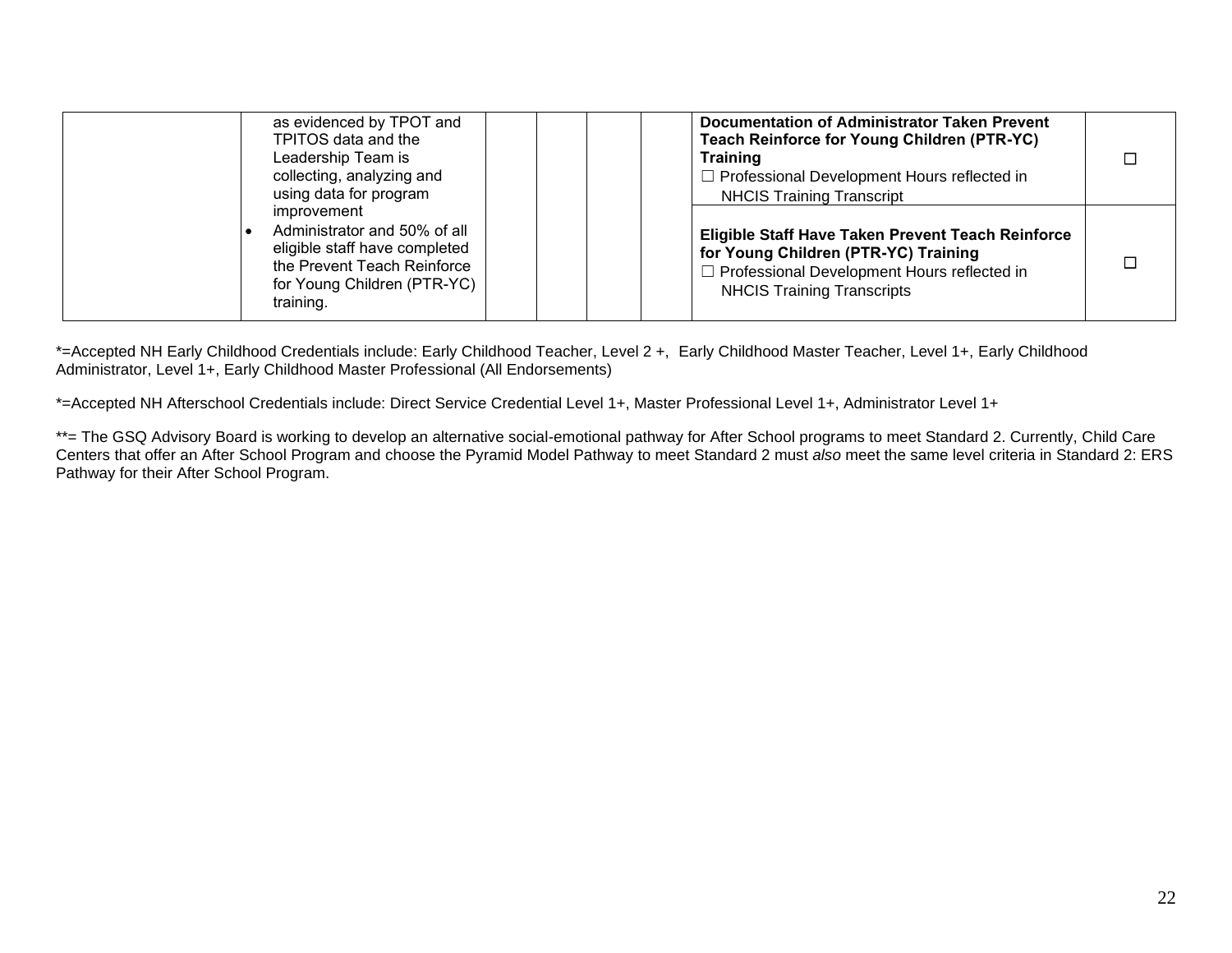## **Family Child Care Application**

- <span id="page-22-0"></span>• The Staff Qualifications and Learning Environment Standards have 4 Steps of Recognition and you will choose one (1) level to apply for. Please note, programs must demonstrate meeting the criteria for the same selected level from Standard 1 and 2.
	- O **Please submit a completed list of active employees at your program and highlight the eligible staff counted towards GSQ Step credential requirements. (Please complete this step even if there is only 1 provider working at the program).**
	- O **Please submit a completed list of active employees at your program and highlight the eligible staff counted towards GSQ Step training requirements.**
	- O **If trainings are not accurately represented in employees NHCIS Training Transcript, please print proof of training (certificate, attendance list, self-study, etc.,) to this application for review.**
- Once you have chosen which Step of Recognition you meet the criteria for, you will confirm the steps have been completed at that level.
- Once submitted a GSQ Staff member will review the criteria has been met but confirming the information in NHCIS.

| <b>Standard: Staff</b><br><b>Qualifications</b>                                 | <b>Criteria</b>                                                                                                                                                        | Step $ $ | <b>Step</b><br>2 | <b>Step</b> | <b>Step</b><br>4 | <b>Steps to Complete</b>                                                                   | <b>Verified</b><br>by GSQ<br>Staff in<br><b>NHCIS</b> |
|---------------------------------------------------------------------------------|------------------------------------------------------------------------------------------------------------------------------------------------------------------------|----------|------------------|-------------|------------------|--------------------------------------------------------------------------------------------|-------------------------------------------------------|
| <b>Staff Qualifications</b><br>This standard ensures                            | Provider meets licensing<br>$\bullet$<br>requirements.                                                                                                                 |          |                  |             |                  | $\Box$ Active child care license                                                           |                                                       |
| that all providers are<br>qualified and<br>committed to ongoing<br>professional | Provider holds a NH Early<br>$\bullet$<br>Childhood Credential* or a<br>NH Afterschool Credential*.                                                                    |          |                  |             |                  | $\Box$ Provider awarded NH Early Childhood or NH<br>Afterschool Credential(s)              |                                                       |
| development.                                                                    | Provider holds a minimum of<br>$\bullet$<br>a NH Early Childhood Family<br>Child Care Level 3 Credential<br>or a NH Afterschool Direct<br>Service Level 3 Credential*. |          |                  |             |                  | $\Box$ Provider awarded NH Family Child Care Credential<br>or NH Afterschool Credential(s) |                                                       |
|                                                                                 | Provider holds a minimum of<br>$\bullet$<br>a NH Early Childhood Family<br>Child Care Level 5 Credential<br>or a NH Afterschool Direct<br>Service Level 4 Credential*. |          |                  |             |                  | $\Box$ Provider awarded NH Family Child Care Credential<br>or NH Afterschool Credential(s) |                                                       |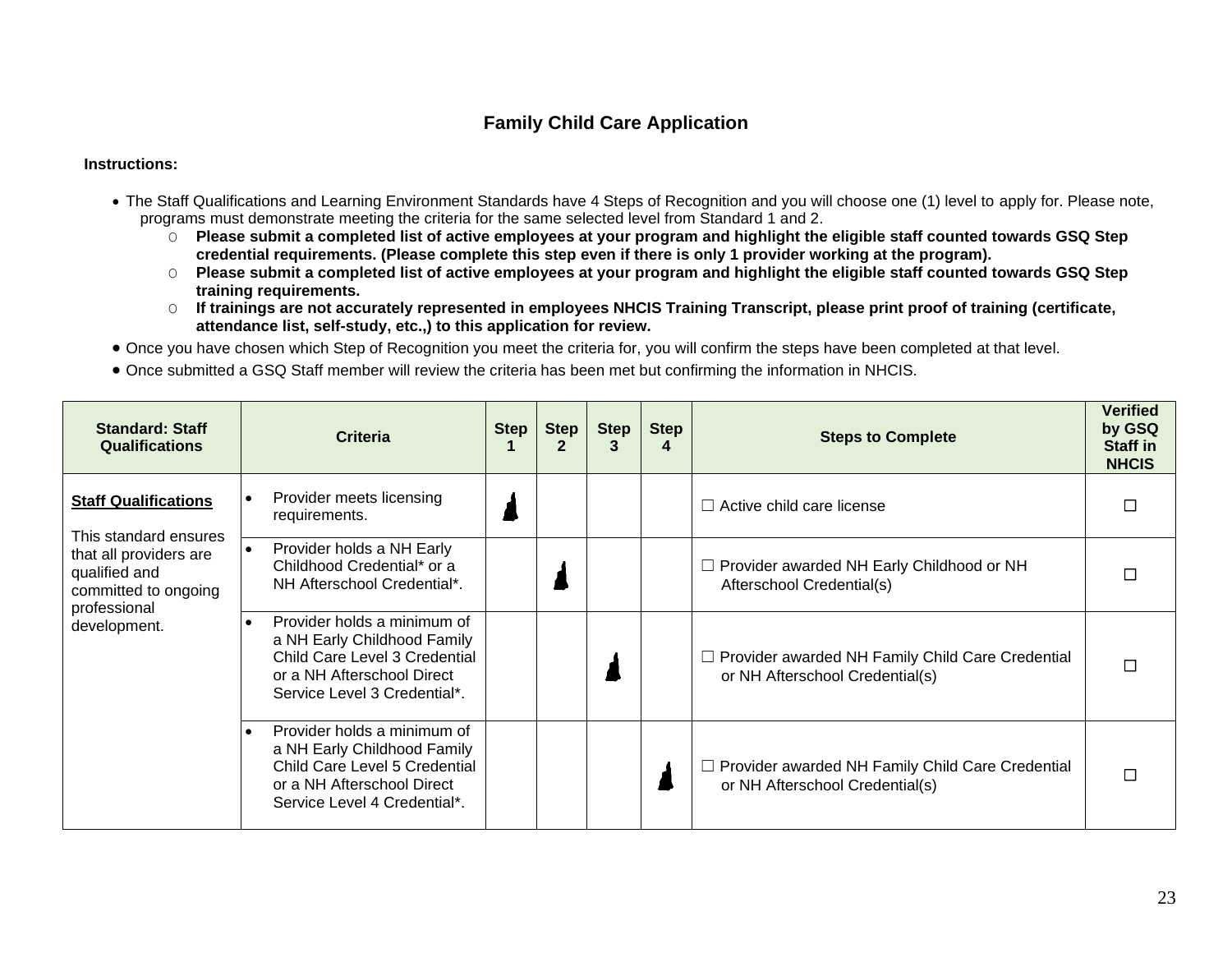| <b>Standard 2: Learning</b><br><b>Environments</b>                                                                                                                     | <b>Criteria</b>                                                                                                                                        | <b>Step</b> | <b>Step</b><br>$\mathbf{2}$ | <b>Step</b><br>3 | <b>Step</b><br>4 | <b>Steps to Complete</b>                                                                                                                | <b>Verified</b><br>by GSQ<br><b>Staff in</b><br><b>NHCIS</b> |
|------------------------------------------------------------------------------------------------------------------------------------------------------------------------|--------------------------------------------------------------------------------------------------------------------------------------------------------|-------------|-----------------------------|------------------|------------------|-----------------------------------------------------------------------------------------------------------------------------------------|--------------------------------------------------------------|
| <b>FCCERS Pathway</b>                                                                                                                                                  | Provider has completed an<br>approved FCCERS Training.                                                                                                 |             |                             |                  |                  | <b>Provider Has Taken Approved FCCERS Training</b><br>□ Professional Development Hours reflected in<br><b>NHCIS Training Transcript</b> | П                                                            |
| The Family Child Care<br><b>Environment Rating</b><br>Scales (FCCERS) is                                                                                               | Provider has completed an<br>$\bullet$<br>approved FCCERS training                                                                                     |             |                             |                  |                  | <b>Provider Has Taken Approved FCCERS Training</b><br>□ Professional Development Hours reflected in<br><b>NHCIS Training Transcript</b> | П                                                            |
| designed to assess<br>what children directly<br>experience in their<br>program that has a<br>precise effect on<br>development.<br>The Learning<br>Environment includes | Provider submits a FCCERS<br>self-assessment using the<br>FCCERS tool.                                                                                 |             |                             |                  |                  | <b>FCCERS Self-Assessment</b><br>□ Uploaded in My Documents in NHCIS Program<br>Profile                                                 | П                                                            |
|                                                                                                                                                                        | Provider has completed an<br>approved FCCERS training<br><b>FCCERS</b> observation is<br>conducted in the program.<br>Observed scores must be an       |             |                             |                  |                  | <b>Provider Has Taken Approved FCCERS Training</b><br>□ Professional Development Hours reflected in<br><b>NHCIS Training Transcript</b> |                                                              |
| interactions children<br>have with other<br>children, staff, space,<br>materials and                                                                                   | average of 3.5 or higher with<br>no score less than 2.5 on the<br>subscales: Activities and<br>Interactions.                                           |             |                             |                  |                  | <b>Documentation of FCCERS Assessment Results</b><br>$\Box$ Uploaded in My Documents in NHCIS Program<br>Profile                        |                                                              |
| equipment in their<br>environment.                                                                                                                                     | Provider has completed an<br>approved FCCERS Training<br>FCCERS observation is<br>$\bullet$<br>conducted in the program.<br>Observed score must be 4.5 |             |                             |                  |                  | <b>Provider Has Taken Approved FCCERS Training</b><br>□ Professional Development Hours reflected in<br><b>NHCIS Training Transcript</b> |                                                              |
|                                                                                                                                                                        | or higher with no score less<br>than 3.5 on the subscales:<br>Activities and Interactions.                                                             |             |                             |                  |                  | <b>Documentation of FCCERS Assessment Results</b><br>$\Box$ Uploaded in My Documents in NHCIS Program<br>Profile                        |                                                              |

\*=Accepted NH Early Childhood Credentials include: Early Childhood Teacher, Level 2 +, Early Childhood Master Teacher, Level 1+, Early Childhood Administrator, Level 1+, Family Child Care Level \_\_\_\_+, Early Childhood Master Professional (All Endorsements).

<span id="page-23-0"></span>\*=Accepted NH Afterschool Credentials include: Direct Service Credential Level 1+, Master Professional Level 1+, Administrator Level 1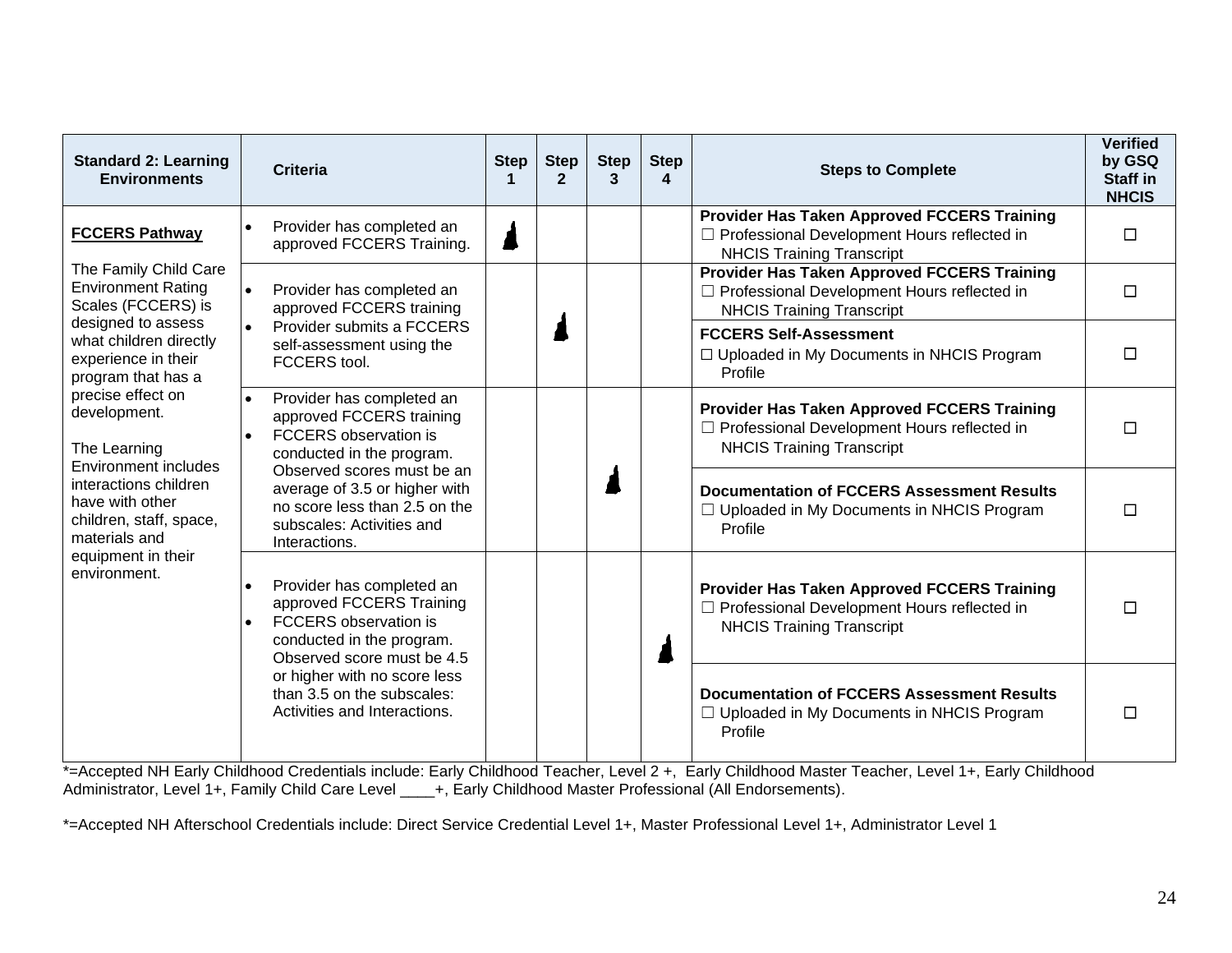### **Out of School Time Program Application**

- The Staff Qualifications and Learning Environment Standards have 4 Steps of Recognition and you will choose one (1) level to apply for. Please note, programs must demonstrate meeting the criteria for the same selected level from Standard 1 and 2.
	- O **Please submit a completed list of active employees at your program and highlight the eligible staff counted towards GSQ Step credential requirements.**
	- O **Please submit a completed list of active employees at your program and highlight the eligible staff counted towards GSQ Step training requirements.**
	- O **If trainings are not accurately represented in employees NHCIS Training Transcript, please print proof of training (certificate, attendance list, self-study, etc.,) to this application for review.**
- Once you have chosen which Step of Recognition you meet the criteria for, you will confirm the steps have been completed at that level.
- Once submitted a GSQ Staff member will review the criteria has been met but confirming the information in NHCIS.

| <b>Standard: Staff</b><br><b>Qualifications</b>                                                                      | <b>Criteria</b>                                                                                                                                                                                                          | Step | <b>Step</b> | <b>Step</b> | <b>Step</b><br>4 | <b>Steps to Complete</b>                                                                                                   | <b>Verified</b><br>by GSQ<br><b>Staff in</b><br><b>NHCIS</b> |
|----------------------------------------------------------------------------------------------------------------------|--------------------------------------------------------------------------------------------------------------------------------------------------------------------------------------------------------------------------|------|-------------|-------------|------------------|----------------------------------------------------------------------------------------------------------------------------|--------------------------------------------------------------|
| <b>Staff Qualifications</b><br>This standard ensures<br>that all group leaders,                                      | An administrator and 20% of<br>$\bullet$<br>eligible staff hold a current<br>NH Afterschool Credential.*                                                                                                                 |      |             |             |                  | $\Box$ Administrator awarded NH Afterschool<br>Credential(s)<br>$\Box$ Eligible Staff awarded NH Afterschool Credential(s) |                                                              |
| site directors and site<br>coordinators are<br>qualified and<br>committed to ongoing<br>professional<br>development. | An administrator and 40% of<br>$\bullet$<br>eligible staff hold a current<br>NH Afterschool Credential *.                                                                                                                |      |             |             |                  | $\Box$ Administrator awarded NH Afterschool<br>Credential(s)<br>$\Box$ Eligible Staff awarded NH Afterschool Credential(s) |                                                              |
|                                                                                                                      | An administrator and 60% of<br>eligible staff hold a current<br>NH Afterschool Credential* of<br>which 30% of eligible staff<br>hold a minimum of a current<br><b>Afterschool Direct Service</b><br>Level 4 Credential*. |      |             |             |                  | $\Box$ Administrator awarded NH Afterschool<br>Credential(s)<br>$\Box$ Eligible Staff awarded NH Afterschool Credential(s) |                                                              |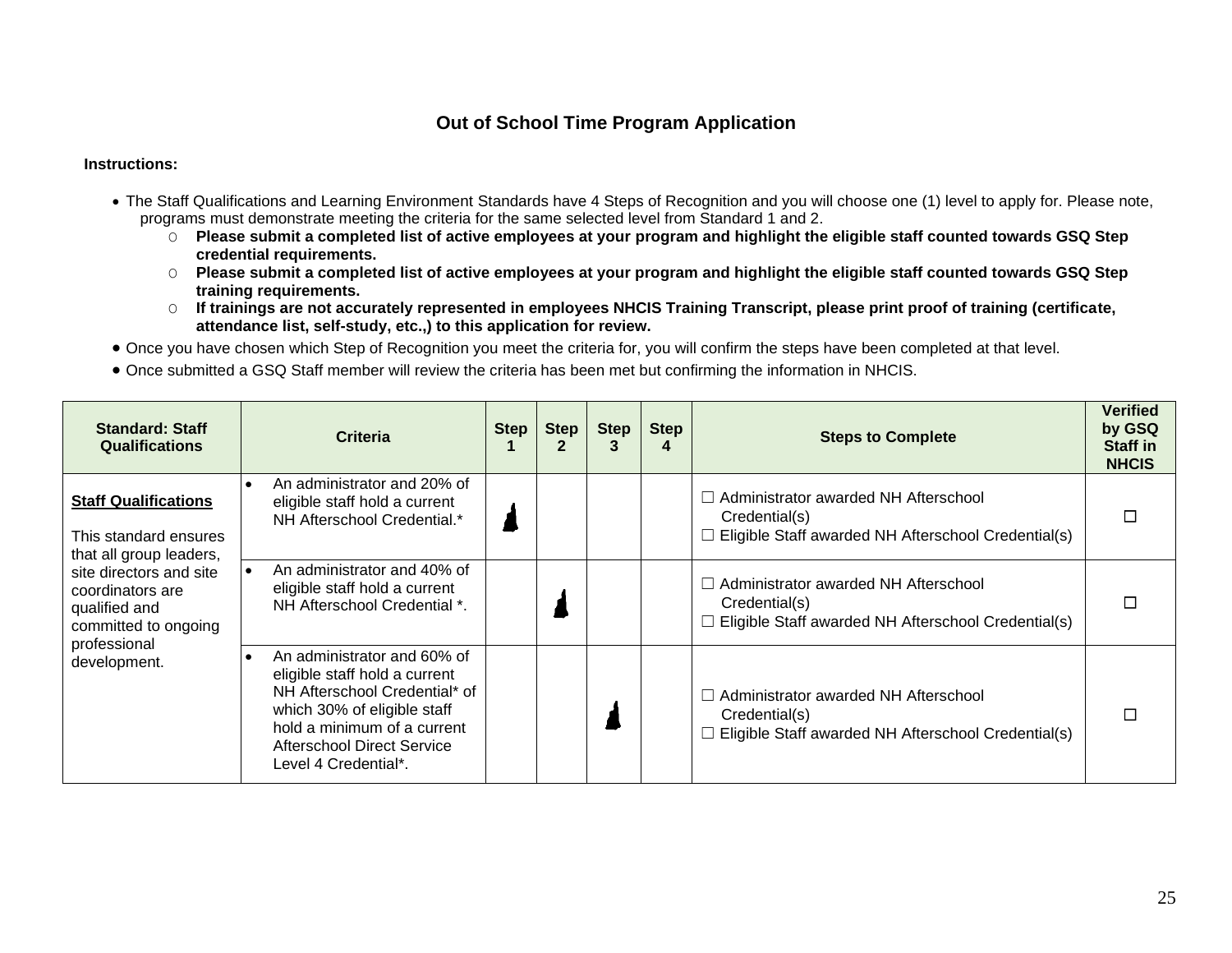|                                                                                                                                                                                  | An administrator and 80% of<br>$\bullet$<br>eligible staff hold a current<br>NH Afterschool Credential* of<br>which 40% of eligible Out of<br>School Time staff hold a<br>minimum of a current<br><b>Afterschool Direct Service</b><br>Level 4 Credential*. |                  |                             |                  |                  | □ Administrator awarded NH Afterschool<br>Credential(s)<br>$\Box$ Eligible Staff awarded NH Afterschool Credential(s)                                                                                                                                                                                                                                    | $\Box$                                                       |
|----------------------------------------------------------------------------------------------------------------------------------------------------------------------------------|-------------------------------------------------------------------------------------------------------------------------------------------------------------------------------------------------------------------------------------------------------------|------------------|-----------------------------|------------------|------------------|----------------------------------------------------------------------------------------------------------------------------------------------------------------------------------------------------------------------------------------------------------------------------------------------------------------------------------------------------------|--------------------------------------------------------------|
| <b>Standard 2: Learning</b><br><b>Environments</b>                                                                                                                               | <b>Criteria</b>                                                                                                                                                                                                                                             | <b>Step</b><br>1 | <b>Step</b><br>$\mathbf{2}$ | <b>Step</b><br>3 | <b>Step</b><br>4 | <b>Steps to Complete</b>                                                                                                                                                                                                                                                                                                                                 | <b>Verified</b><br>by GSQ<br><b>Staff in</b><br><b>NHCIS</b> |
| <b>SACERS Pathway</b><br>The School Age Care<br><b>Environment Rating</b><br>Scales (SACERS) are<br>designed to assess                                                           | Administrator and 25% of<br>eligible staff have completed<br>an approved SACERS<br>training.                                                                                                                                                                |                  |                             |                  |                  | <b>Administrator Has Taken Approved SACERS</b><br><b>Training</b><br>□ Professional Development Hours reflected in<br><b>NHCIS Training Transcript</b><br><b>Staff Have Taken Approved SACERS Training</b><br>□ Professional Development Hours reflected in<br><b>NHCIS Training Transcripts</b>                                                         | $\Box$                                                       |
| what children directly<br>experience in their<br>program that has a<br>precise effect on<br>development.<br>The Learning<br><b>Environment includes</b><br>interactions children | Administrator and 25% of<br>$\bullet$<br>eligible staff have completed<br>an approved SACERS<br>training<br>Program submits SACERS<br>self-assessments for all<br>groups using the SACERS<br>tool.                                                          |                  |                             |                  |                  | <b>Administrator Has Taken Approved SACERS</b><br><b>Training</b><br>$\Box$ Professional Development Hours reflected in<br><b>NHCIS Training Transcript</b><br><b>Staff Have Taken Approved SACERS Training</b><br>$\Box$ Professional Development Hours reflected in<br><b>NHCIS Training Transcripts</b><br><b>ERS Self-Assessments for All Groups</b> | $\Box$                                                       |
| have with other<br>children, staff, space,                                                                                                                                       |                                                                                                                                                                                                                                                             |                  |                             |                  |                  | □ Uploaded in My Documents in NHCIS Program<br>Profile                                                                                                                                                                                                                                                                                                   | $\Box$                                                       |
| materials and<br>equipment in their<br>environment.                                                                                                                              | Administrator and 25% of<br>$\bullet$<br>eligible staff have completed<br>an approved SACERS<br>training<br>Program submits SACERS<br>self-assessments for all<br>groups                                                                                    |                  |                             |                  |                  | <b>Administrator Has Taken Approved SACERS</b><br><b>Training</b><br>□ Professional Development Hours reflected in<br><b>NHCIS Training Transcript</b><br><b>Staff Have Taken Approved SACERS Training</b><br>□ Professional Development Hours reflected in<br><b>NHCIS Training Transcripts</b>                                                         | $\Box$                                                       |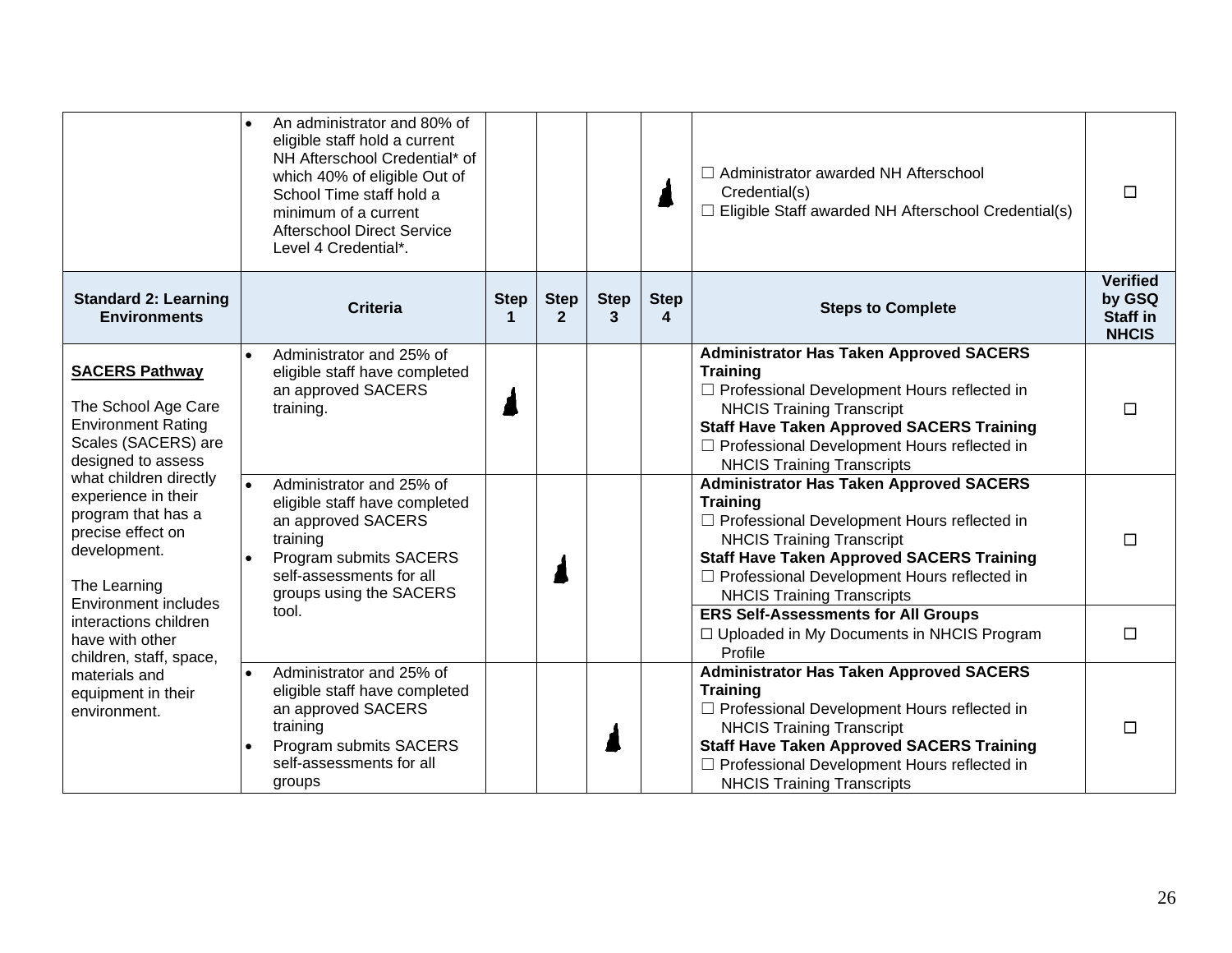|  | <b>SACERS</b> observations are<br>completed in one third of<br>groups. Observed scores<br>must be an average of 3.5 or<br>higher with no group scoring<br>less than 2.5 on the       | Profile         | <b>SACERS Self-Assessments for All Groups</b><br>□ Uploaded in My Documents in NHCIS Program                                                                                                                                                                                       |  |
|--|--------------------------------------------------------------------------------------------------------------------------------------------------------------------------------------|-----------------|------------------------------------------------------------------------------------------------------------------------------------------------------------------------------------------------------------------------------------------------------------------------------------|--|
|  | subscales: Activities and<br>Interactions.                                                                                                                                           | Profile         | Documentation of SACERS Assessment Results<br>$\Box$ Uploaded in My Documents in NHCIS Program                                                                                                                                                                                     |  |
|  | Administrator and 25% of<br>eligible staff complete an<br>approved SACERS training<br>Program submits SACERS<br>self-assessments for all<br>groups<br><b>SACERS</b> observations are | <b>Training</b> | <b>Administrator Has Taken Approved SACERS</b><br>$\Box$ Professional Development Hours reflected in<br><b>NHCIS Training Transcript</b><br><b>Staff Have Taken Approved SACERS Training</b><br>□ Professional Development Hours reflected in<br><b>NHCIS Training Transcripts</b> |  |
|  | conducted in one half of<br>groups. Observed scores<br>must be an average of 4.5 or<br>higher with no group scoring                                                                  | Profile         | <b>SACERS Self-Assessments for All Groups</b><br>□ Uploaded in My Documents in NHCIS Program                                                                                                                                                                                       |  |
|  | less than 3.5 on the<br>subscales: Activities and<br>Interactions.                                                                                                                   | Profile         | <b>Documentation of SACERS Assessment Results</b><br>$\Box$ Uploaded in My Documents in NHCIS Program                                                                                                                                                                              |  |

\*=Accepted NH Early Childhood Credentials include: Early Childhood Teacher, Level 2 +, Early Childhood Master Teacher, Level 1+, Early Childhood Administrator, Level 1+, Early Childhood Master Professional (All Endorsements)

\*=Accepted NH Afterschool Credentials include: Direct Service Credential Level 1+, Master Professional Level 1+, Administrator Level 1+

\*\*= The GSQ Advisory Board is working to develop an alternative social-emotional pathway for After School programs to meet Standard 2. Currently, Child Care Centers that offer an After School Program and choose the Pyramid Model Pathway to meet Standard 2 must also meet the same level criteria in Standard 2: ERS Pathway for their After School Program.